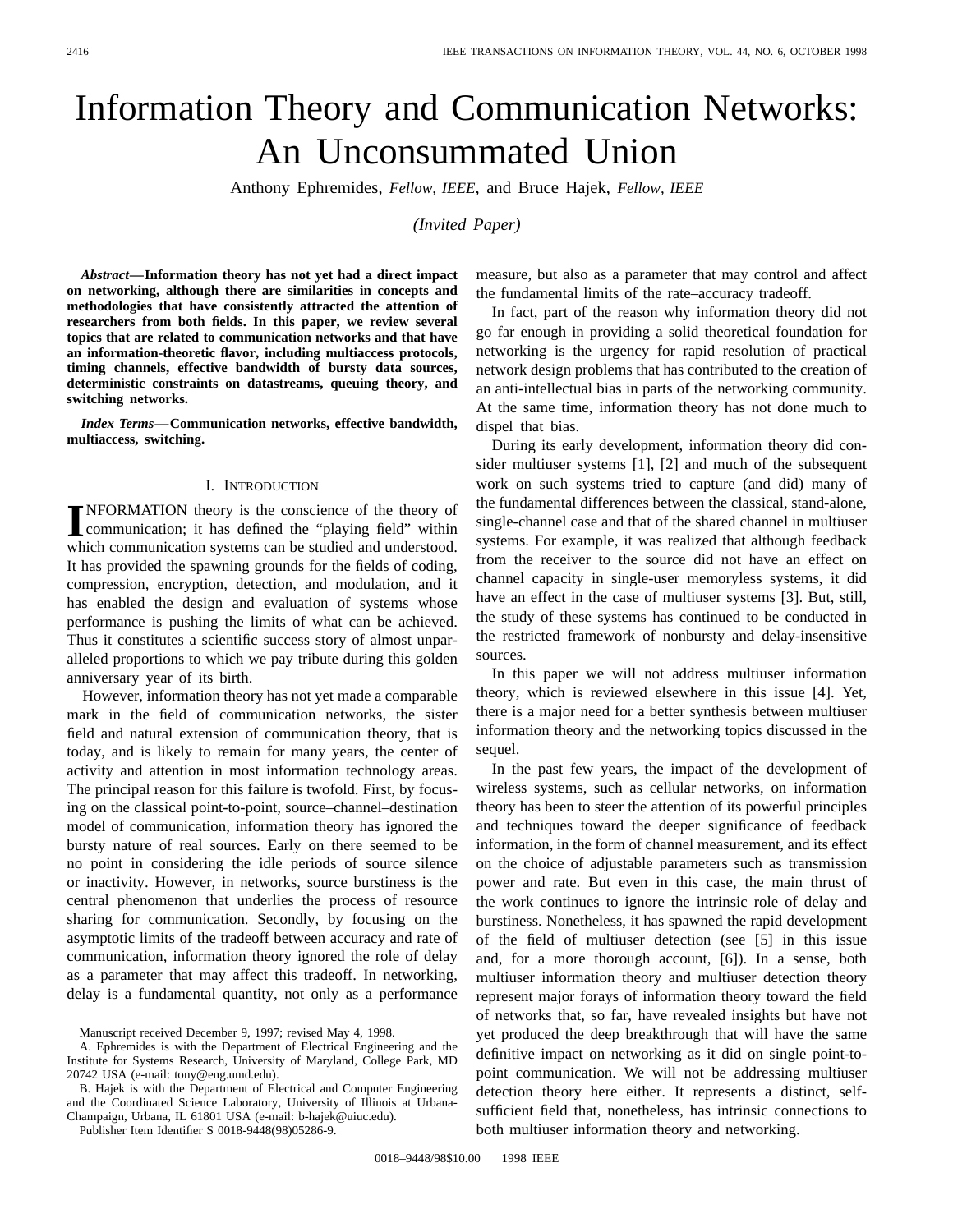Just as communication systems were designed and built during the pre-Shannon years based mostly on heuristics, empirical knowledge, and partial dependence on theories of related fields (such as propagation, filtering, etc.), it is fair to say that today communication networks are designed and built based on similarly inadequate principles and techniques. And, yet, there is increasing evidence that the catalytic (almost messianic) effect of Shannon's work on point-to-point communication may be brought about on the field of networks as well, either by the elaboration and enhancement of the same fundamental ideas of information theory that caused the revolution that started in 1948, or by some novel and revealing breakthroughs of a different kind that are, however, just as likely to come from information theorists or people with information-theoretic training and background.

This assertion is based on the fact that some of the most influential and far-reaching advances in the field of networking, as well as some of the most intriguing observations about network behavior, originated from information theory scientists. It should be remembered that for the first twenty years, or so, of information theory, very little was actually accomplished in bridging the gap between theory and practice in point-to-point communication.

It is the intention of this paper to document this assertion and to describe in more detail the relationship between information-theoretic ideas and networking. Thus although the final chapters of the impact of information theory on networking have not been written yet, we intend to review what has been achieved so far, inadequate and incomplete thought it may be, but to also speculate about the powerful potential of information theory to shape the future of communication networks.

The paper is organized as follows. The next section reviews early work. Section III discusses timing channels and related topics, that include the protocol information needed to properly identify packets, and the existence of covert channels associated with the timing of signals or packets. Section IV reviews two methods for quantifying the effective data rate of a bursty source, that are similar to the use of entropy and rate-distortion functions as measures of effective data rates. One method is based on the theory of large deviations in queues, and the other on a calculus of deterministic constraints. Section V discusses the problem of random multiaccess communication, in which information plays a key role in a distributed setting. Two works combining aspects of multiaccess and information theory are discussed. Section VI briefly discusses queuing theory and its relation to information theory. Section VII discusses switching networks. The theory of basic switching network design is intertwined with information theory, and switching networks form the heart of the nodes within large communication networks. Section VII concludes the paper with a look to the future.

#### II. EARLY WORK

#### *A. Network Layers*

The principal communication network that existed during the formative years of information theory was the circuitswitched telephone network that was, by and large, conceived of, and operated as, a conglomeration of individual point-topoint links. The origins of the ideas of message and packet switching that have transformed the way communication networks are thought of, can be found in the emergence of computer communication and the interconnection of the, then, so-called, interface message processors. Among the first who formulated the backbone elements of packet-switched networking was Kleinrock who, first, in his original work [7] that was based on his Ph.D. dissertation and, subsequently, in his two-volume book [8] on queuing systems, popularized many of the innovative intricacies and challenges of communication networks.<sup>1</sup> A substantial volume of other work in the late 1960's and early 1970's [9]–[15], mostly by computer scientists and engineers, and the global interest on the still embryonic, but rapidly growing, field led to the formulation of the seven-layer Open System Interconnection (OSI) framework and to the useful, at the time, separation between the physical, the link, and the higher layers.

There is a strong revisionist feeling today with respect to the notion of layering. It is increasingly realized that the original convenience and structure provided by the layering concept is superseded by the inherent coupling between the layers in almost every aspect of network operation. The artificiality of layer definition is apparent in some cases and concealed in some others. A case in point is that the original seven-layer OSI model left no natural place for multiaccess mechanisms, which parallel certain physical, link, and network layer mechanisms in the OSI model.

Nonetheless, the layered framework of network study has helped considerably in isolating individual networking problems that have been successfully attacked. Interestingly, in a way, the layering idea is first found in Shannon's work. Shannon clearly conveyed that the discrete, digital channel that he studied is a layer above the underlying physical, analog channel and the process of channel coding is a layer below the process of data compression. It is a pity that, in his work, Shannon did not expand on this concept. It might have saved a lot of time for networking researchers who, in a sense, reinvented the concept and first implemented it in an awkward framework.

## *B. Protocol Overhead*

The first to recognize the significance of networking to information theory, both in terms of the challenges as well as the opportunities it presented, was Gallager who in 1973 [16] offered a clear vision of the natural connection between the two  $\alpha$  areas.<sup>2</sup> And he was the first to point out the fundamental signif-

<sup>&</sup>lt;sup>1</sup>The serendipitous presence of Claude Shannon in Kleinrock's Ph.D. defense committee may have been the forecaster of the bond between the two fields.

<sup>2</sup>We do not consider Shannon's work on the two-way channel [17] to be a genuine grasp of networking; this may be a debatable point, however. If we do accept that it does, then, again, Shannon must be credited with the prophesy of almost all aspects of the field of communication. It is also interesting to note that in [18] (as well as in [19] and [20]), a first look at max-flow min-cut relationships is provided; thus the notion of flow approximations, widely used in network studies, was again, first noted by Shannon (among others). This notion was pursued further by Elias in [21].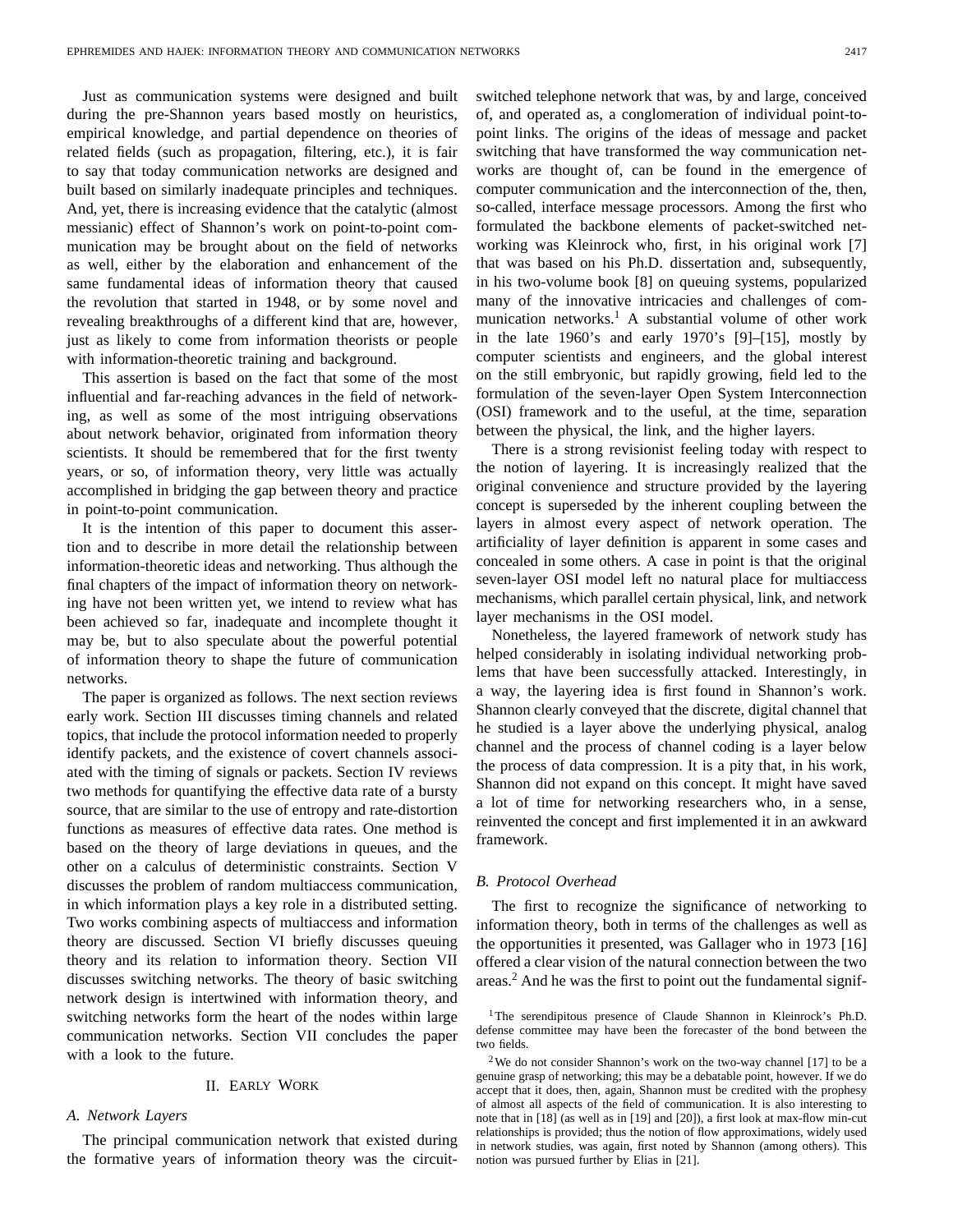icance of source burstiness and its relationship to information rate. In his landmark paper [22] on the subject, he considered a simple multiplexer of a finite number of sources, each of which was transmitting symbols from a ternary alphabet  $(0, 1, i)$ , where i indicated idleness and, therefore, did not carry message information. The critical observation was that, nonetheless,  $i$  did carry information. It carried the "messagestart" or "message-end" information and was, therefore, an important participant in the information output of the source. By assuming geometrically distributed message-lengths and idle-period-lengths and independence among the sources, he computed the entropy of the sources, and hence the channel capacity needed to transmit the generated information with constant delay. The surplus (over the mean rate of data bits) was due to the "start" and "end" information inherently generated by the transitions between the "on" state and the "off" state. Gallager called this surplus the "protocol" information, since it represented the overhead price that had to be paid to accommodate the multiplexing of the bursty sources. The remarkable result is that this information can dominate the total transmitted amount of information. This work is discussed in more detail in Section III.

The key contribution of that early work was to show that even in the simplest of networks the need of overhead protocol information can expand significantly the amount of needed resources. This observation provided crucial conceptual and quantitative explanation to the alarming experience of early network engineers who found that their designs sometimes required that each packet carry a substantial amount of overhead bits, and so appeared to be very inefficient.

However, there has been almost no impact of this work on the design of practical systems. The reason is that the actual overhead inefficiency of most currently used network protocols is so large that the portion of overhead that handles burstiness is relatively limited and thus tolerable. This is not to say, however, that the timing overhead idea will not find application at some point in the future.

## *C. ALOHA and Multiaccess Protocols*

At about the same time another early contributor to information theory, Abramson, proposed a simple idea that, perhaps because of its simplicity and its potency, had a major impact on the entire field of multiaccess communication [23]. Confronted with the practical difficulty of ensuring access to the mainframe computers of the University of Hawaii by terminals located in the outer islands of the state, Abramson proposed the simplest of ideas—pure random access. Eventually known as the ALOHA protocol, the simple scheme of attempting transmission randomly, independently, distributively, and based on simple quantized feedback from the receiver, fertilized (if not created) the field of local-area networks (whether radio-based or cable-based) and triggered an avalanche of work on what came to be known as the multiaccess problem. Subsequently, sophisticated schemes were proposed that combined ideas of fixed allocation (such as TDMA or FDMA), with reservations and contention to create the familiar protocols of Carrier Sense Multiple Access (CSMA) and CSMA-CD (CSMA with collision detection). To this day, the basic problem of access, that was so brilliantly illuminated by Abramson's ALOHA ideas, remains generally unresolved although quite thoroughly understood. The beauty of the ALOHA protocol was enhanced by Abramson's method of analysis, described in Section V.

It should be noted that there is no aspect of information theory that is directly involved in the entire story of ALOHA and random access. Still there is a flavor that is unmistakably information-theoretic in the formulation, exposition, and interpretation of this simple protocol. The ability of the model to capture what is essential in the contention process brings to mind the familiar models of the binary-symmetric channel (BSC) or the additive white Gaussian channel (AWGN), or, later, the multiaccess adder channel, all of which share with ALOHA the same simplicity and predictive power.

The explosive spread of interest in the collision channel model and the problem of multiaccess communication that Abramson's work generated, led naturally to sophisticated and detailed analyses of modifications that would guarantee stability, and to an eventual refinement and redefinition of the problem that identified its connection to the problem of group testing or collision resolution. The area is briefly reviewed in Section V of this paper.

#### *D. Routing*

Another early landmark in the history of contributions to the field of networks by information theory (or information theorists) is the resolution of the question of minimum-delay routing in packet-switched, store-and-forward networks. In a network of fixed topology and given source–destination node pairs with associated input traffic levels, the (very practical and important) question was to determine the optimal routing paths that yield minimum weighted total average delay. For clear implementation reasons (to reduce state-information latency and overhead and to ensure improved survivability and robustness) dynamic and distributed solutions were preferable. In [24], Gallager presented a concise and direct formulation of the problem accompanied by an elegant solution that permitted each node, based on simple periodic information exchanges with its neighbors, to determine the best next step in the path of each "commodity" (i.e., source–destination pair). The proposed algorithm yields convergence to the optimum and is even able to successfully "chase" a shifting optimum provided that conditions in the network (such as input traffic and topology) change at a rate less than the convergence rate of the algorithm.

It was realized soon after the publication of [24] that Gallager's algorithm is an independently derived solution to a special case of convex optimization problems eminently studied and analyzed by Bertsekas [25]. This realization led to the collaboration between these two authors that produced the classic text on networking [26] that summarizes the field in the most complete and scientifically sound fashion. The algorithm originally proposed in [24] and modified accordingly in [25] is compatible with the class of distributed Bellman–Fordtype algorithms [27] and charts a journey in the connection between networking and distributed algorithms, graph theory,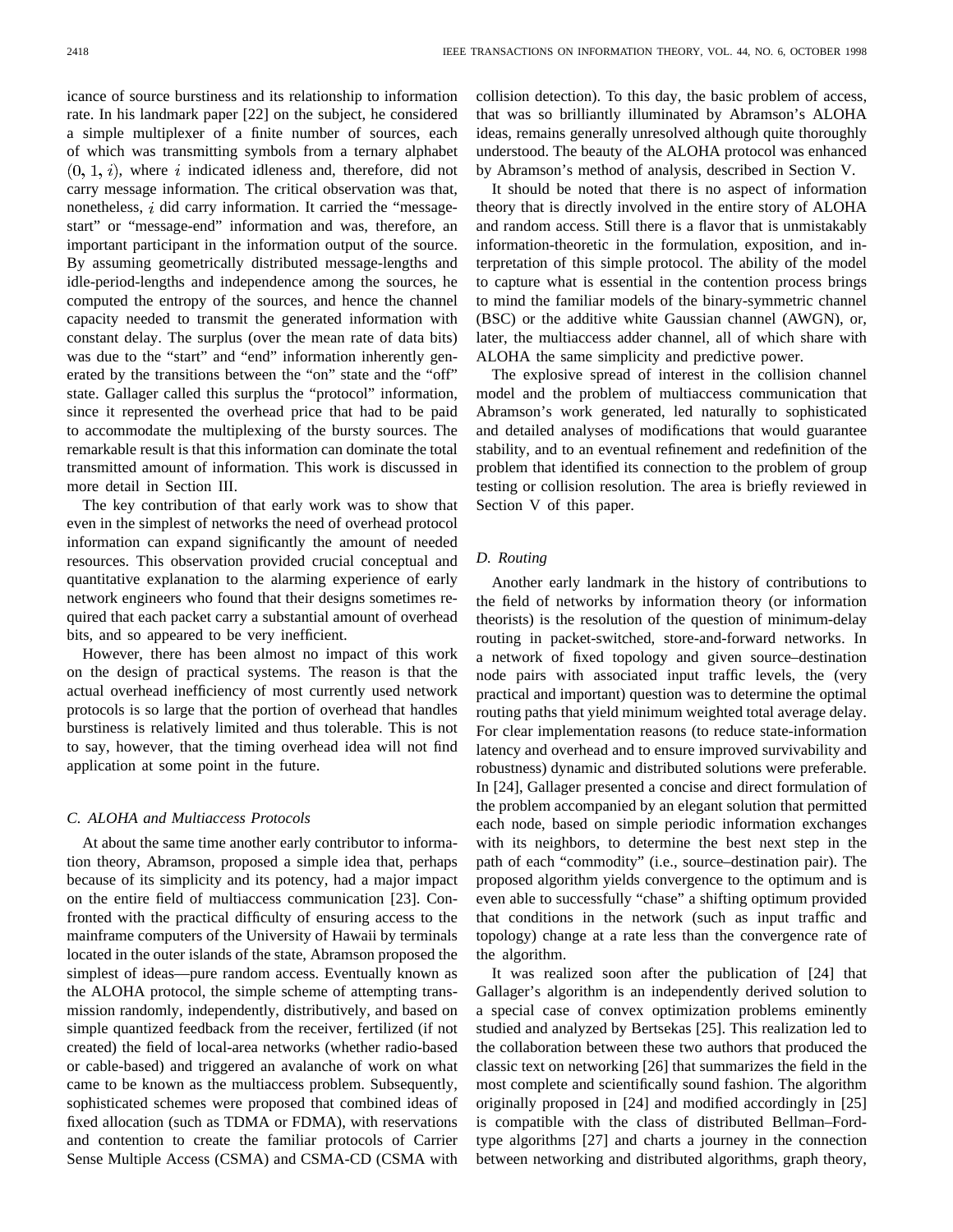and optimization. It is ironic that the relationship between communication networks and control system methodology (another, not fully explored and exploited relationship) that has been identified in [28] as well as in several subsequent publications and forums [29], was actually first pointed out, through [24], by information theorists.

Information theorists played a part in the origins of the field of distributed network protocols. Early in the implementation of packet switching networks it became clear that protocols are needed to coordinate a network. For example, upon startup, each node in a network might first learn the identity of its neighbors. Then through message passing, a spanning tree might be discovered by the nodes in order to serve as a backbone for the passing of control information. One basic question, quite natural for an information theorist, is what sorts of things are possible. For example, if nodes can enter and exit a network, and if routing tables are to be maintained, is it necessary to use sequence numbers? (The answer is no [30].) Another basic question, quite natural for an information theorist to ask, is, "How many messages must be passed to accomplish a task." This is known as the communication complexity. For example, the paper by Gallager *et al.* [31] gives an efficient distributed algorithm for finding a minimumweight spanning tree given weights on the edges-connecting nodes.

There has been much more in the brief history of networking that can be attributed to information-theoretic thinking. Much of it is reviewed in this paper. What is even more interesting is what has not yet been done that can be done by informationtheoretic methods. We attempt to provide some glimpses to some of these opportunities as well.

#### III. TIMING CHANNELS

There are interesting connections between information theory and the timing of packets in a communication network. We first mention a source-coding problem and then some channelcoding problems that arise in connection with timing. Early in the development of computer communication, asynchronous communication emerged in which data is sent in packets. A packet is a finite sequence of bits. Typically, packets generated by a source in a communication network are to be reproduced at a destination. This necessitates the use of some mechanism such as start or stop flags, or headers indicating packet length, or synchronization and fixed packet lengths. In a pioneering paper, Gallager [22] quantified the amount of protocol information per packet that is needed for reconstruction of the packets at the destination with a specified mean delay. Gallager took the interesting stance that, "to an information theorist, a protocol is a source code for representing control information." For example, if the delay per packet is to be identically constant, then the protocol must convey not only the values of the bits within the packets, but it must also convey the generation time of the packets and the packet lengths. As pointed out in [22], if the packet lengths are small compared to the random interarrival times, then the protocol information required per packet can far exceed the mean number of data bits in a packet.

For example, a datastream generated by a bursty source could consist of data bits  $(0's$  and  $1's$ ), interspersed with strings of  $i$ 's representing idle time slots. The information rate required to reconstruct the source exactly is not just the mean arrival rate of data bits, but is equal to the entropy rate of the source viewed as one with the ternary alphabet  $\{0, 1, i\}$ .

Gallager realized that constant delay reproduction of packets is too strong of a requirement, so he explored the protocol information required to reconstruct a sequence of packets within a certain mean delay. This gives rise to the formulation of a rate-distortion problem, where the distortion measure is mean delay, and the rate is the protocol information per packet. The source generates packets according to a Poisson point process of specified rate, and the protocol must convey sufficient information per packet to enable reconstruction of the packets with specified mean delay. It is also assumed that packets are presented at the destination in order, and that each packet is presented at the destination only after it is generated by the source. For example, the time axis could be divided into intervals of length  $2D$ , and all packets arriving during each such interval could be delivered at the destination at the end of the interval. Then the required protocol information per packet related to arrival times would simply be the entropy of the number of arrivals per period divided by the mean number of arrivals per period. Note that the output would not determine the exact arrival times. A different rate-distortion function for Poisson processes was defined and identified by Verdú [32].

Even if enough protocol information is provided to identify the packets at the destination within a specified delay, such delay may be unobtainable due to the possible queuing delay experienced by bursty datastreams transmitted by constant-rate transmitters. This issue is addressed in Sections IV and VI.

The flip side of the coin is that timing can be used to convey information. For example, if a source can make use of the three symbols  $\{0, 1, i\}$ , then through coding it could send information at rate  $log_2 3 \approx 1.585$  bits per channel use. The actual capacity of this channel is thus higher than the naive thought that at most one bit per channel use can be conveyed. In some situations, the information-carrying capacity hidden in packet timing can be undesirable. For example, suppose that an agent is only authorized to send (or only pays for sending) particular types or amounts of information. The packets sent by the agent might be monitored. However, the agent could transmit additional information covertly by encoding it into the timing of packets.

Another example of a timing channel is the phone-ringing channel. One party can convey information to a second party at no charge. The second party never answers the phone but only observes the times that it rings, that are controlled by the first party so as to convey a message (see [33] for a mathematical formulation and capacity result). A so-called two-ring, fourring answering machine conveys information in the reverse direction as follows. It answers after four rings if it contains any unplayed messages, and after two rings otherwise. When picking up messages remotely, the owner hangs up after three rings, knowing there are no unplayed messages.

One countermeasure for covert communication is to introduce "timing noise" into the communication channel. A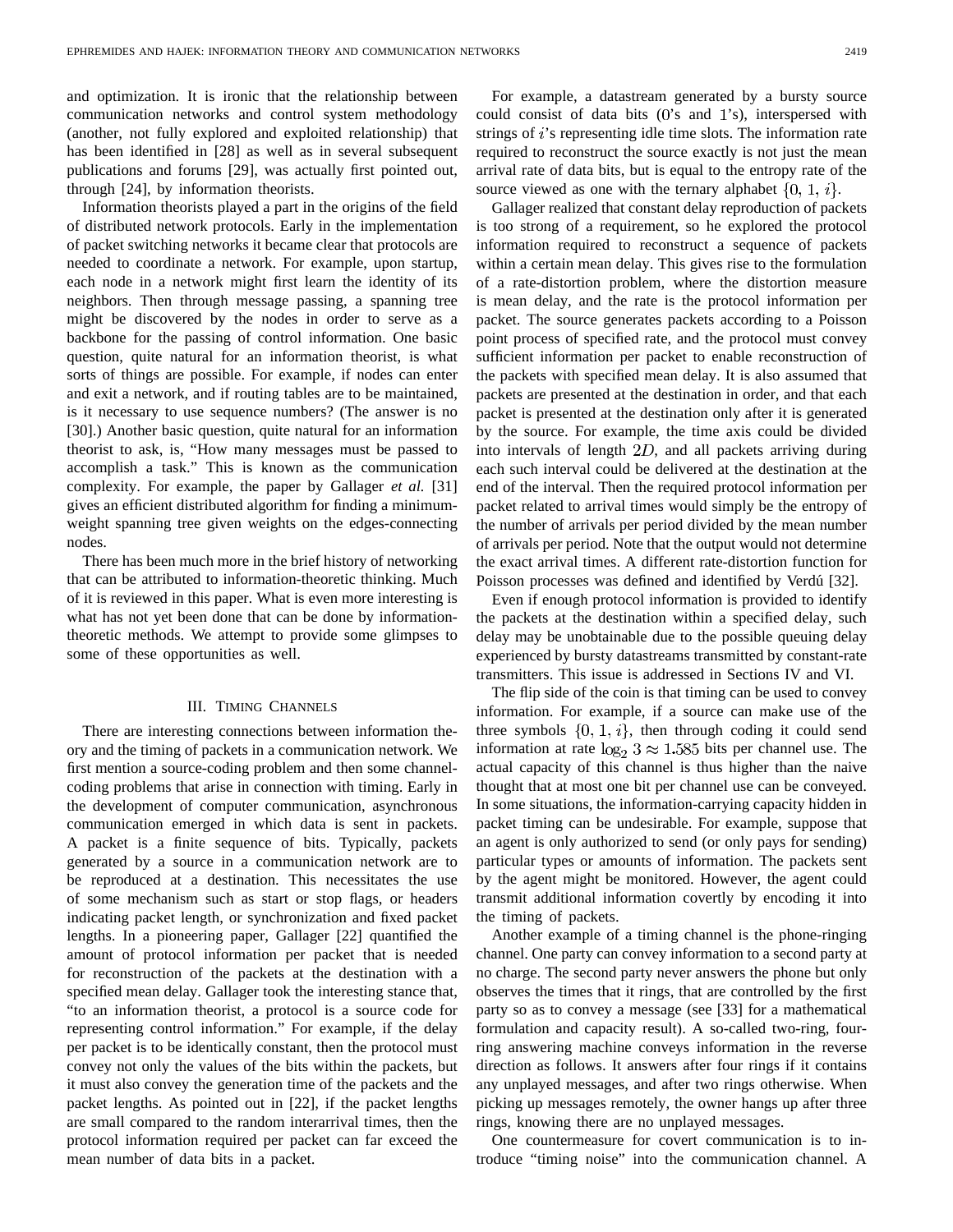device that randomly delays packets could be inserted on all output lines in an effort to mask timing information. One possible device is a simple single-server queue with random service times. In fact, the Shannon capacity of the single-server queue with service times that are independent, identically distributed random variables with some fixed mean  $\mu$  was recently identified by Anantharam and Verdú [33]. They found that the capacity of such a queue, when over the long run packets transit the queue at rate  $\lambda$ , is given by the surprisingly simple formula  $C(\lambda) = \lambda \log(\mu/\lambda)$  for  $0 \leq \lambda \leq \mu$ . This capacity tends to zero as either  $\lambda$  tends to zero (since then there are few packets to convey information) or  $\lambda$  tends to  $\mu$ , since then the queue is nearly always full of packets so that the time between outputs is often just that of the service time distribution. Remarkably, the capacity of the  $\cdot/M/1$  queue does not increase with feedback information. In addition, if the exponential service time distribution is replaced by another with the same mean, then the capacity cannot decrease [33]. The Shannon capacity of a discrete-time queue is addressed in [34] and [35].

As an aside, we briefly note an application of [33] to the source-coding problem of [22]. Given a rate  $\lambda$  Poisson process of packet arrivals and a mean delay constraint  $D$ , the ratedistortion problem of [22] involves randomly delaying the points by at most  $D$  on average, in such a way as to minimize the mutual information per packet between the input and output streams. One could simply try taking the single-server exponential queue as the delaying mechanism. The service rate  $\mu$  should be selected to be  $\mu = \lambda + 1/D$ , so that the mean delay induced by the queue is  $D$ . The mutual information between input and output, divided by the input rate, is thus  $R_{\lambda}(D) = \log(1 + 1/\lambda D)$ . This is an upper bound on the rate-distortion (where distortion is delay) function of [22]. For small  $\lambda D$  this bound asymptotically coincides with the lower bound on the distortion rate-distortion function given by Gallager, therefore eliminating a small gap left in his paper. However, for large  $\lambda D$  a bound in [22] is smaller, indicating that the single-server exponential server queue is not a mutualinformation minimizing delay mechanism for a Poisson input source.

There are many less obvious examples of covert communication channels within distributed computing systems and computer networks. For example, a multiple-level security system is to offer services to clients with different levels of security. There may be two clients, one low and one high, and the system should restrict, and ideally completely prevent, the flow of information from high to low. One scenario is known as the computer processing unit (CPU) scheduling channel, and dates back to [36] and [37]. (See [38] for more background and citations.) Both clients submit tasks to their respective queues, one low queue and one high queue. The tasks are served by a single processor, that divides its service among the two queues in a round-robin fashion. Each client observes the completion times of the jobs that it submits to the queues. The question is, can the high client send information to the low client? The answer is clearly yes. The high client, depending on what message it wants to send to the server, carefully controls the times that it places jobs in its own queue. For its part, the

low client carefully submits jobs to the queue and observes the sequence of response times. From the response times, the low client can learn the message that the high client intended to covertly send.

In another scenario, the low client sends a datastream to the high client. (The data sent need not be covert—the point of the multiple-level security is to prevent information exchange in the reverse direction.) On the high side of the system there is a finite buffer into which the data is first placed, and later it is taken up by the high client. Suppose there is some protocol that gives feedback from the high side to the low side in order to acknowledge receipt of the data, or to warn the low side client to slow down because the buffer is nearly full, or to notify the low side client that the buffer did overflow and drop packets that must be retransmitted. Again, the question is, can the high client send information to the low client? Yes, the high client can carefully choose when to read data from the buffer, which influences the feedback messages from the high side buffer to the low side client. In this way the high side client can convey messages to the low side client.

In either of the above scenarios, the existence of other clients that are not participating in the covert communication could be considered to cause noise on the covert channel, giving rise to subtle and complex multiuser communication channels [39].

To summarize this section we note that there is much to the theory and practice of timing information and timing channels which remains to be understood, especially in network scenarios. Additionally, information-theoretic ideas can play an important role in providing such understanding.

## IV. TRAFFIC MODELING

There has been an extensive effort since the inception of packet-switched communication networks to characterize the traffic carried by networks. The work aims to account for the bursty nature of many data sources. In this section, two concepts arising in this work that strike us to be particularly close to the ideas and principles of information theory are reviewed: the effective bandwidth of datastreams, and deterministic traffic constraints.

Recently, there has been a keen interest in accounting for the observations of many studies of traffic in real networks, that indicate that datastreams exhibit self-similar behavior. That is, the random fluctuations in the arrival rate of packets appears to be nearly statistically the same on different time scales, ranging over several orders of magnitude. We touch on this development briefly in the context of the effective bandwidth of a self-similar Gaussian source. An extensive annotated bibliography on the subject is given in [40].

#### *A. Effective Bandwidth of a Datastream*

One of the primary goals of information theory is to identify the effective information rate of a data source. The entropy or the rate-distortion function of a data source may be thought of as such. The theory of effective bandwidth, described in this section, has a similar goal. The word "bandwidth" is in this context an entrenched misnomer for data rate. Another connection between the theory of effective bandwidth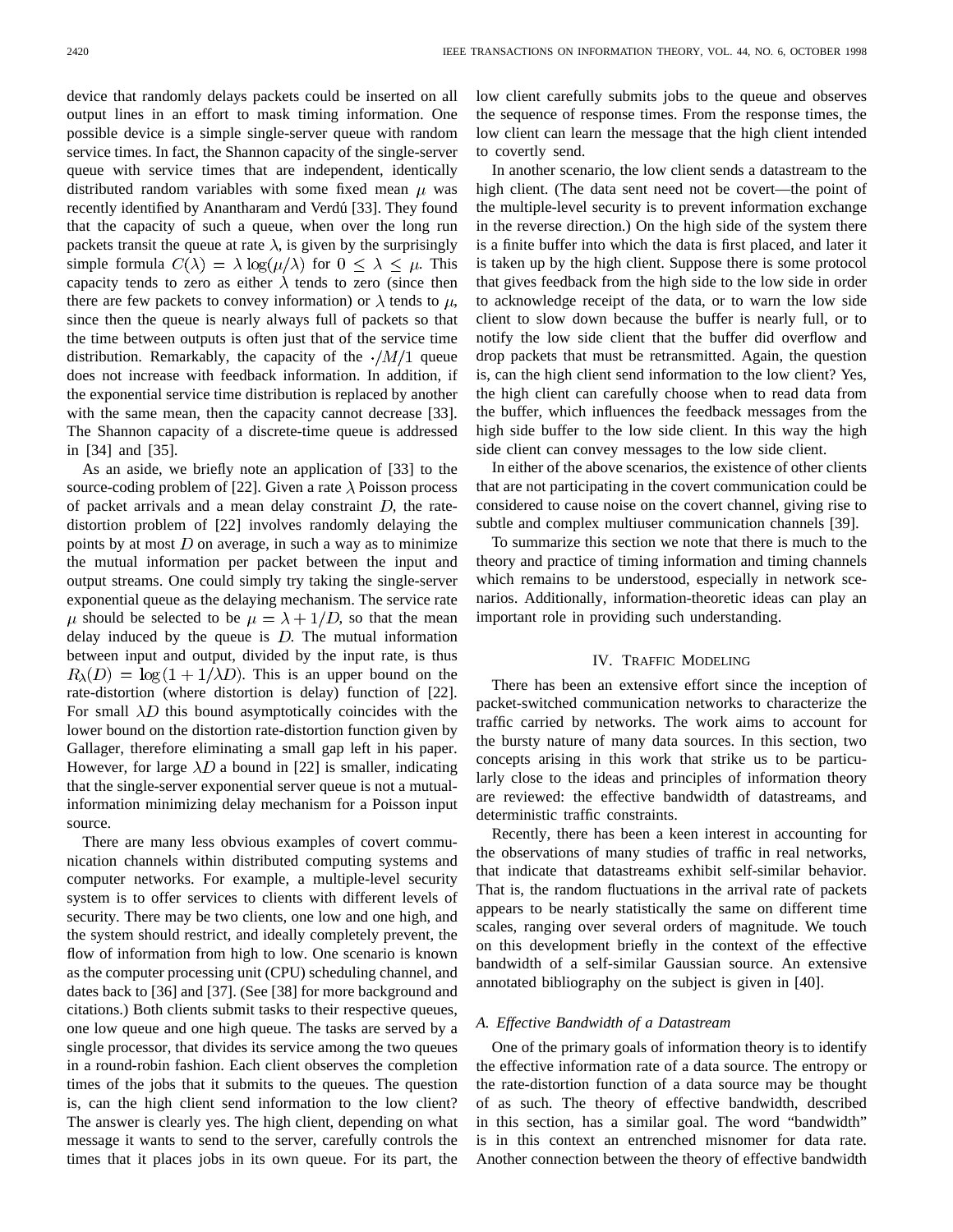of datastreams and information theory is that much of the theory of effective bandwidth is based on large deviations theory, which intersects Shannon's theory of information. Moreover, more direct connections between the theory of effective bandwidth and Shannon's theory of information are possible. For example, perhaps an "effective-bandwidth versus distortion" function can be computed for some nontrivial sources.

A major way that the theory of effective bandwidth differs from the Shannon theory is that it treats the flow of data bits as it would the flow of a fluid. The values of the bits are not especially relevant. The idea is that individual connections or datastreams carried by a network may be variable in nature. The data rate of each source may be constant in time, but *a priori* unknown, in which case we suppose the rate of such a source to be random. Or the sources can have time-varying rates. Suppose many variable datastreams are multiplexed together onto a line with a fixed capacity (measured in bits per second). Because of statistical multiplexing, the multiplexer has less work to do than if all the datastreams were sending data at the peak rate all the time. Therefore, a given datastream has an effective bandwidth (that depends on the context) somewhere between the mean and peak rate of the stream.

To illustrate the ideas in the simplest setting first, we begin by considering a bufferless communication link, following Hui [41], [42]. The total offered load (measured in bits per second, for example) is given by

$$
X = \sum_{j=1}^{J} \sum_{i=1}^{n_j} X_{ji}
$$

where  $J$  is the number of connection types,  $n_j$  is the number of connections of type j, and  $X_{ji}$  is the data rate required by the *i*th connection of type *j*. Assume that the variables  $X_{ji}$ are independent, with the distribution of each depending only on the index  $j$ . If the link capacity is  $C$  then the probability of overload,  $P[X > C]$ , can be bounded by Chernoff's inequality

$$
\log P[X \ge C] \le \log E[e^{s(X-C)}] = s \left( \sum_{j=1}^{J} n_j \alpha_j(s) - C \right)
$$
\n(1)

where  $\alpha_i(s)$  is given by

$$
\alpha_j(s) = \frac{1}{s} \log E[e^{sX_{ji}}].
$$
 (2)

(The bound (1) is trivial in case  $\alpha_j(s) = +\infty$  for some j.) Thus for a given value of  $\gamma$ , the quality of service constraint  $\log P[X > C] \leq -\gamma$  is satisfied if the vector  $n = (n_1, \dots, n_J)$  lies in the region

$$
\mathcal{A} = \left\{ n \in R_+^J : \min_{s>0} \left[ s \left( \sum_{j=1}^J n_j \alpha_j(s) - C \right) \right] \le -\gamma \right\}
$$
  
=  $\cup_s \mathcal{A}(s)$  (3)

where

$$
\mathcal{A}(s) = \left\{ n \in R_+^J : \sum_{j=1}^J n_j \alpha_j(s) \le C - \frac{\gamma}{s} \right\}.
$$
 (4)

The *complement* of A relative to  $R_+^J$  is convex. Let  $n^*$ be on the boundary of  $A$  (think of  $n^*$  as a "nominal" value of the vector  $n$ ). A polyhedral subset of  $A$ , delineated by a hyperplane tangent to the boundary of A at  $n^*$ , is given by  $A(s^*)$ , where  $s^*$  achieves the minimum in (3). Thus any vector  $n \in Z^J_+$  satisfying

$$
\sum_{j=1}^{J} n_j \alpha_j(s^*) \le C - \frac{\gamma}{s^*}
$$
 (5)

satisfies the quality-of-service constraint. Once  $C$ ,  $\gamma$ , and  $s^*$  are fixed, the sufficient condition (5) is rather simple. The number  $\alpha_j(s^*)$  is the effective bandwidth of a type j connection, and  $C - \gamma/s^*$  is the effective capacity. Condition (5) is analogous to the condition in classical information theory that ensures that a particular channel is capable of conveying several independent data sources within specified average distortions, namely, that the sum of the rate distortion functions evaluated at the targeted distortions should be less than or equal to the channel capacity.

A caveat regarding the use of (5) is in order: for large values of  $s^*$  the value of  $\alpha_i(s^*)$  can be very sensitive to variations in the upper tail of the distribution of  $X_{ji}$ .

As long as the random variables  $X_{ji}$  are not constant, the function  $\alpha_i$  is strictly increasing, and ranging from the mean,  $E[X_{ji}]$  as  $s \to 0$ , to the peak (actually the essential supremum,  $\sup\{c: P[X_{ji} > c] > 0\}$  of  $X_{ji}$ . Note that the effective bandwidth used depends on the variable  $s^*$ . Such dependence is natural, for there is a tradeoff between the degree of statistical multiplexing and the probability of overload, and the choice of the parameter  $s^*$  corresponds to selecting a point along that tradeoff curve. As the constraint on the overflow probability becomes more severe, a larger value of  $s^*$  is appropriate. For example, if  $\gamma$  is very large, then the sets  $A(s)$  are nonempty only for large s, so that the choice of  $s^*$  is also large, meaning that the effective bandwidths will be near the peak values.

The set  $A \cap Z_+^J$ , where A is defined in (3), is only a subset of the true acceptance region  $A<sub>o</sub>$ , defined by

$$
\mathcal{A}_o = \{ n \in Z^J_+ : \log P[X > C] \le -\gamma \}
$$

However, the sets  $A$  and  $A_0$  are asymptotically equivalent in the following sense. Let  $A/C$  (respectively,  $A_0/C$ ) denote the set A (respectively,  $A_o$ ) scaled down by a factor C. Note that  $A/C$  depends on C and  $\gamma$  only through the ratio  $C/\gamma$ . Then the Hausdorff distance between the sets  $A/C$  and  $A_0/C$  tends to zero as C and  $\gamma$  tend to infinity with  $C/\gamma$  fixed [43]. This follows from Cramér's theorem (see  $[44]$ ), to the effect that Chernoff's bound gives the correct exponent.

So far, only a bufferless link confronted with demand that is constant over all time has been considered. The notion of effective bandwidth can be extended to cover sources of data that vary in time, but that are statistically stationary and mutually independent [45]–[47]. Let  $X_{ji}[a, b]$  denote the amount of data generated by the  $i$ th connection of type  $j$  during an interval  $[a, b]$ . We assume that the process X is stationary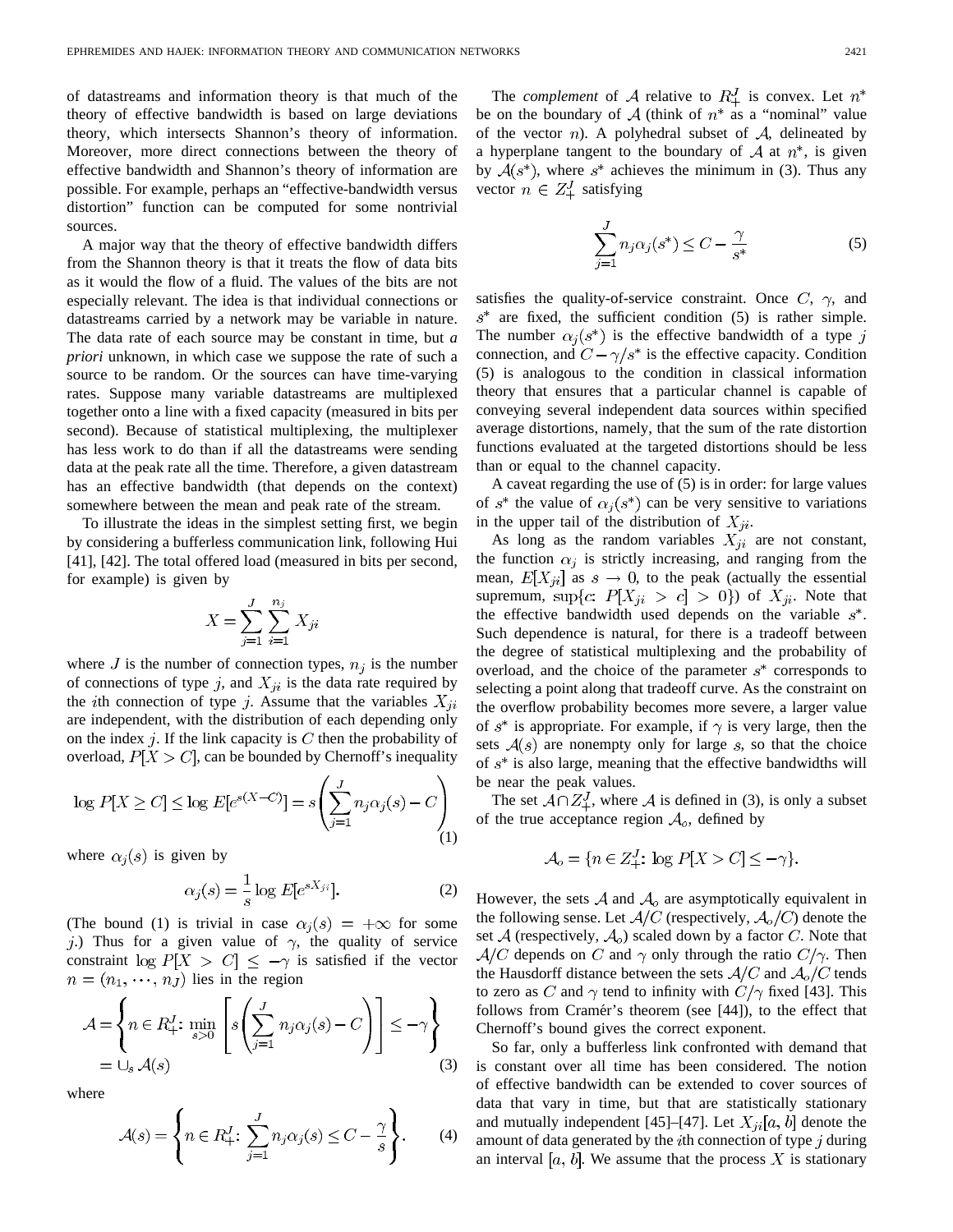in time. Set

$$
\alpha_j(s, t) = \frac{1}{st} \log E[e^{sX_{ij}[0, t]}].
$$
 (6)

For t fixed, the function  $\alpha_i$  is the same as the one-parameter version of  $\alpha_j$  considered above, applied to the amount of work generated in an interval of length  $t$ . Beginning with the well-known representation of Loynes for the stationary queue length

$$
Q(0) = \sup_{t \ge 0} X[-t, 0] - tC
$$

we write

$$
\log P[Q(0) > B] \n= \log P[\sup_{t>0} \{X[-t, 0] - tC\} > B]
$$
\n(7)

$$
\sim \sup_{t \ge 0} \log P[X[-t, 0] - tC > B]
$$
\n(8)

$$
\sim \sup_{t \ge 0} \min_{s \ge 0} \left[ st \sum_{j=1}^{J} n_j \alpha_j(s, t) - s(B + tC) \right]. \quad (9)
$$

The symbol " $\sim$ " used in (8) and (9) denotes that the ratio between the quantities on either side of it tend to one. This asymptotic equivalence is justified by limit theorems in at least two distinct regimes: 1) the buffer size  $B$  tends to infinity with  $n$  and C fixed and 2) the elements of the vector  $n$ , the capacity  $C$ , and the buffer space  $B$  all tend to infinity with the ratios among them fixed. Under either limiting regime, the line (8) is justified by the fact that the probability of the union of many rare events (with probabilities tending to zero at various exponential rates) is dominated by the probability of the most probable of those events. The line (9), which represents the use of the Chernoff bound as in (1), relies on the asymptotic exactness of the Chernoff bound (Cramér's theorem or more general large deviations principles such as the Gärtner–Ellis theorem [44]).

Equations (7)–(9) suggest that the effective bandwidth to be associated with a connection of type j is  $\alpha_i(s^*, t^*)$ , where  $t^*$ achieves the supremum in (9), and  $s^*$  achieves the minimum in (9) for a nominal value  $n^*$  of n. The approximate condition for meeting the quality-of-service requirement  $log P[Q(0) > B]$  $\leq -\gamma$  for *n* near  $n^*$  is then

$$
\sum_{j=1}^{J} n_j \alpha_j(s^*, t^*) \le C + \frac{B}{t^*} - \frac{\gamma}{s^* t^*}.
$$

This region scales linearly in  $\gamma$  if  $n^*$ , B, and C scale linearly in  $\gamma$ , and asymptotically becomes a tight constraint as  $\gamma \to \infty$ . The value  $t^*$  is the amount of time that the system behaves in an unusual way to build up the queue length just before the queue length exceeds B. The quantity  $C + B/t^* - \gamma/s^*t^*$ is the effective capacity of the link. Following [48], we call  $t^*$  the critical time scale. In the first limiting regime, described above,  $t^*$  tends to infinity, so the effective bandwidth becomes  $\alpha_i(\infty, s^*)$ . Use of the Gärtner–Ellis theorem of large deviations theory allows the limit theorems in the first limiting regime to be carried out for a wide class of datastreams with memory.

The above approximation simplifies considerably in the case that the datastream rate is Gaussian. In particular, suppose also that there is only one class of customers (so we drop the index  $j$  and let  $n$  denote the number of connections) and that for each i,  $X_i(0, t]$  is a Gaussian random variable with mean  $\lambda t$  and variance  $V(t)$ . The corresponding effective bandwidth function is  $\alpha(s, t) = \lambda + sV(t)/2t$ . Inserting this into (9) and then performing the minimization over  $s$  yields that

$$
\log P[Q(0) > B] \sim -n \inf_{t} \frac{((c - \lambda)t + b)^2}{2V(t)}
$$
 (10)

where b is the buffer space per connection (so  $B = nb$ ) and c is the capacity per connection  $(C = nc)$ .

Suppose  $V(t)/t^{2H}$  converges to a finite constant  $\sigma^2$  as t tends to infinity, where  $H$ , known as the Hurst parameter, typically satisfies  $\frac{1}{2} \leq H < 1$ . If  $H = \frac{1}{2}$ , we see the process does not exhibit long-range dependence. In particular, if  $X$ has independent increments (therefore the increments of a Brownian motion with drift  $\lambda$  and diffusion parameter  $\sigma^2$ ), then  $V(t) = \sigma^2 t$  and moreover (10) holds with exact equality. If  $H > \frac{1}{2}$  (but still  $H < 1$ ) then the critical time scale  $t^*$  is still finite. That is, even in the presence of long-range dependence, the critical time scale is still finite in the limiting regime of  $C, B$ , and n tending to infinity with fixed ratios among them [48]. The value of  $V(t)$  for t larger than  $t^*$ therefore does not influence the approximation.

See [43] and [49] for extensive surveys on effective bandwidth, and [40] for a very extensive bibliographic guide to self-similar datastream models and their use. The paper [50] presents significant bounds and analysis related to notions of equivalent bandwidth with a different terminology. Finally, the paper [51] connects the theory of effective bandwidths to thermodynamics and statistical mechanics.

### *B. Network Engineering Through Traffic Constraints*

An alternative to treating datastreams with statistical methods is to impose deterministic constraints on the data admitted into the network. The responsibility for respecting the constraints might lie with the end user, or it could be policed at the network entry points. The selection of which constraints would be imposed on a particular datastream would be done at the time a connection is requested, possibly in conjunction with a pricing mechanism. In return, the network should be able to provide a guaranteed quality of service (such as specified maximum transit time) for a particular connection. The type of constraints used should satisfy the following requirements.

*Flexibility:* The constraints should allow for a controlled degree of burstiness on the part of data sources.

*Easy to Enforce or Monitor:* Should be easy to police a datastream (through dropping or delaying part of the stream) to produce an output stream satisfying the constraints. Also, it should be easy to determine whether a datastream is meeting a particular declared set of constraints.

*Operational Significance to the Network:* It should be possible for the network to exploit the constraints on admitted datastreams in order to deliver performance guarantees.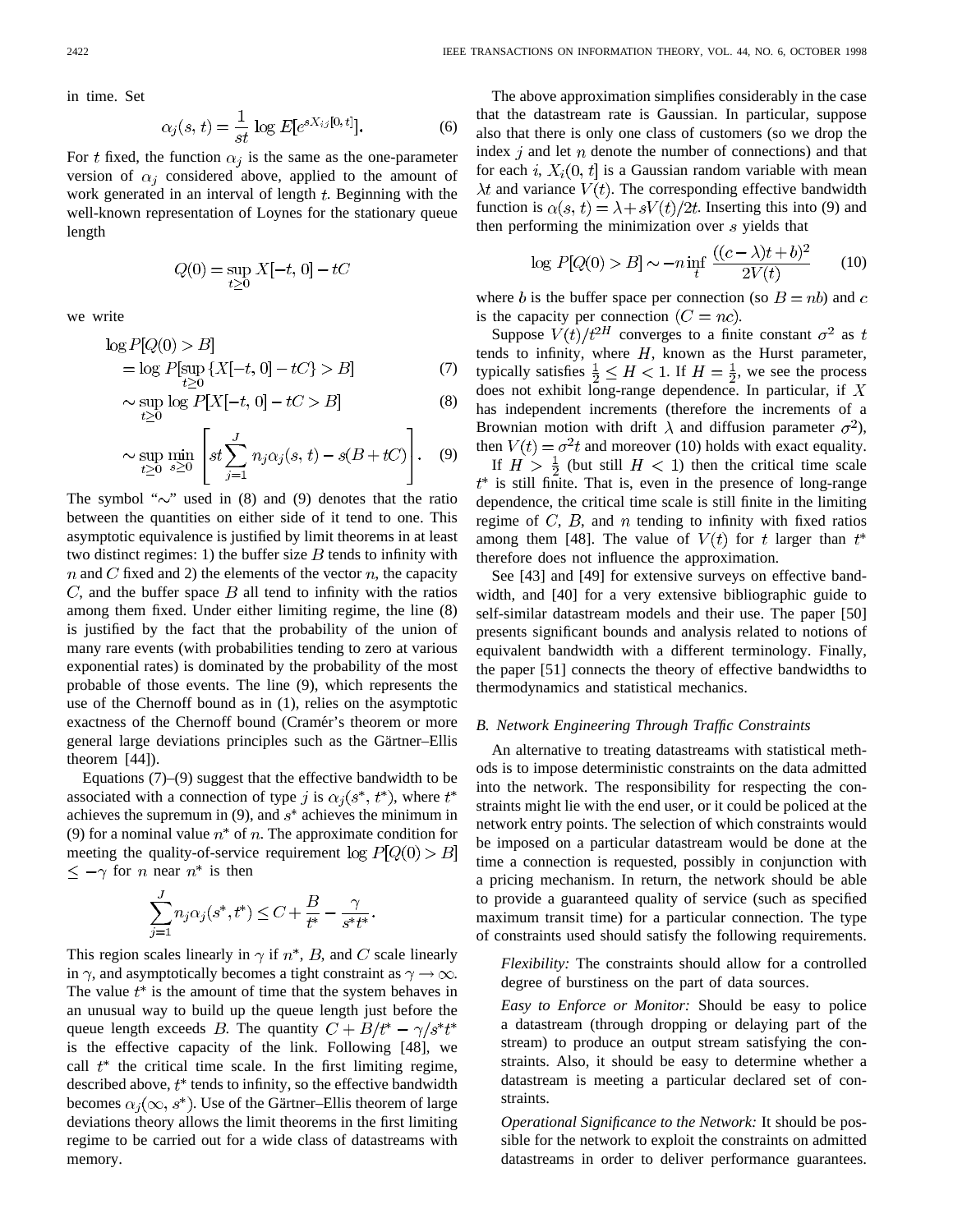This may entail, for example, providing end-to-end delay guarantees by bounding the delay for each device or link transmitted.

A popular datastream constraint, introduced by Cruz in [52] and [53] is the  $(\sigma, \rho)$  constraint, defined as follows. Consider a datastream described by a function  $(R(t): t \ge 0)$ , where  $R(t)$ denotes the amount of data generated up to time  $t$ . Assume that  $R(0) = 0$ , and that R is right-continuous. Clearly, R is nondecreasing. Let  $\sigma \geq 0$  and  $\rho > 0$ . The stream R is said to satisfy the  $(\sigma, \rho)$  constraint if

$$
R(t) - R(s) \le \sigma + \rho(t - s)
$$
 whenever  $s < t$ .

We discuss briefly why this particular constraint satisfies the requirements above.

First, regarding flexibility, the constraint allows a stream to contain an occasional burst of size  $\sigma$ , as long as in between the bursts the data rate falls below  $\rho$  enough. Secondly, in order to enforce a  $(\sigma, \rho)$  constraint, or to monitor a datastream to see whether it is in compliance with the constraint, a socalled "leaky bucket" regulator can be used. A leaky bucket regulator operates as follows. Imagine a bucket that holds tokens, such that tokens arrive at rate  $\rho$ . Tokens that arrive to find the bucket full are lost (this represents the leaking from the bucket). Data packets that arrive at the input of the regulator instantaneously take a token from the bucket with them and then pass through the network. However, if no tokens are available in the bucket for a given data packet, then the packet may be queued until a token becomes available, or the packet may be simply dropped. In practice, the scheme can be implemented by using a single counter, that is incremented at rate  $\rho$  and is decremented whenever a packet passes through (as long as the counter is not already at zero).

Finally, the  $(\sigma, \rho)$  constraint has operational significance for a network. For example, if a  $(\sigma, \rho)$  stream passes through a buffered link with a constant service rate  $C$ , then the delay at the buffer will never exceed  $D = \sigma/(C - \rho)$ , and the output stream satisfies the  $(\sigma', \rho)$  constraint for  $\sigma' = \sigma + \rho D$ . The basic approach taken by Cruz [52], [53] allowed arbitrary or first-come, first-served order-ofservice when multiple datastreams arrive at a link. Bounds on network transit delay were derived. Parekh and Gallager [54], [55] showed how tighter bounds on network transit delay can be obtained in a network through the use of datastream constraints and generalized processor sharing (weighted roundrobin) scheduling disciplines at network nodes. The paper [54] also introduced the important concept of a service curve, that summarizes the performance of a server using the generalized processor sharing discipline. The notion of service curves has been refined, beginning with [56], in order to provide a calculus characterizing both sources and servers in a unified framework with an appealing algebraic structure. Additionally, [57] indicates how to provide transit-delay guarantees through the use of deadlines at intermediate nodes and earliestdeadline-first scheduling. Many concepts can be formulated in both a stochastic framework and in a deterministically constrained framework. For example, delay bounds in a switch under deterministic constraints at the input and output ports are given in [58], and a notion of equivalent bandwidth for datastreams satisfying  $(\sigma, \rho)$  (and peak) constraints is given in [59].

## V. MULTIACCESS COMMUNICATION

The problem of multiaccess communication arises in the consideration of the simplest possible, nontrivial multiuser system. A common receiver is accessed by  $N$  sources through a common channel. The principal motivating practical applications are i) "cable" local-area networks and ii) "radio" local-area networks. In either case, the main ingredient of the problem is the contention among the sources and the need to share the channel resource.

The approach taken by multiuser information theory is to consider the  $N$  sources as abstract digital emitters that produce bits at constant rates  $R_1, R_2, \dots, R_N$ , and to aim at characterizing the region of values of the  $R_i$ 's that (with appropriate encoding) permit error-free communication to the receiver. This approach is amply explored elsewhere in this issue [4].

An intermediate approach, taken rather recently by researchers who are motivated by the cellular communication paradigm, continues to consider nonbursty, continuously transmitting sources, but it gives up the asymptotic approach of multiuser information theory. It focuses on finite performance criteria and goals. This approach has become known as the multiuser detection theory approach to multiaccess communication. It is also explored elsewhere in this issue [5]. The key notion is that, in principle, it is possible to improve upon the performance of the traditional matched-filter-based receivers that are optimal in single-user, AWGN channel environments. The details of implementation become especially interesting when code-division multiple-access (CDMA) signals are used, when adaptive antenna arrays are used to provide diversity transmission or reception, and when fading channels are encountered.

Coding, detection, good channel modeling, source burstiness, and delay are all important issues. The canonical multiaccess network model described below focuses on the later two, whereas multiuser information theory and multiuser detection theory focus on the first three. In the terminology of layers, the topics of this paper are more at a multiaccess (MAC) layer or network layer, and the other topics are more at the physical layer. Research on the canonical multiaccess network model, in which data packets are dealt with as "black boxes" whose internal structure is irrelevant, helped to crystallize some basic concepts of multiaccess communication, especially regarding bursty sources and delay. However, the physical and MAC cannot be cleanly separated (see discussion in Section II-A), so that the areas of multiuser information theory, multiuser detection, and multiaccess networking issues are best understood or developed in concert.

The canonical networking model of multiaccess, considers the so-called collision channel as its basic resource model. This channel is time-slotted (the non-time-slotted version introduces nonessential variations that are nowhere as significant as the differences between synchronism and lack thereof in singleuser channels or in channels in which the "bit-structure" of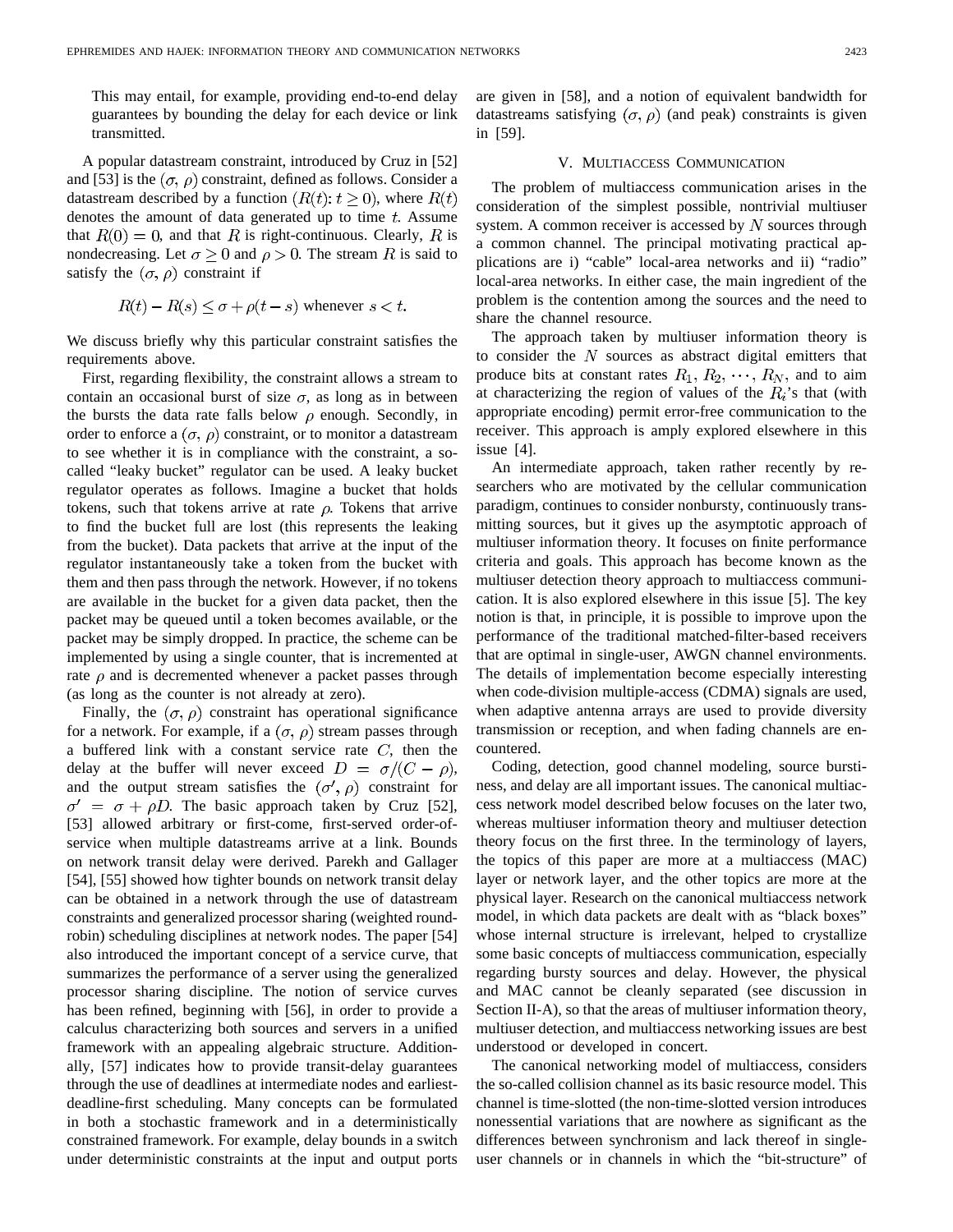the packets is not ignored). The signals transmitted by the sources are modeled by fixed-length packets (the bit-content of which are irrelevant), each of which fits snugly within one channel time slot. If two or more users transmit their packets in the same slot, none of the packets are correctly received (i.e., a collision is said to occur). The users are informed about the outcome of events in each slot by a variety of feedback structures. The simplest assumes instantaneous ternary feedback (denoted by  $0, 1,$  or  $e$ ) that indicates to all sources whether the slot was unutilized or idle (denoted by """""""", was utilized successfully through a single, and hence successful, transmission (denoted by "1"), or was wasted through a collision (denoted by " $e$ "). There have been many variations of this structure (binary feedback;  $M$ -ary feedback, in which the number of colliding packets is known; delayed feedback; etc.). They are adequately reviewed in [26] and [60]. The fundamental behavior exhibited in this model is impervious to these perturbations. So, we focus here on the simple, ternary, instantaneous feedback, even though this particular model is (at least almost) never encountered in practice.

The basic question was to determine allowable transmission strategies of the  $N$  sources that can achieve high aggregate "throughput" with small access delay. If a magic genie could coordinate the transmissions, then the channel would act like a multiplexer with throughput one packet per slot, and the resulting delay would be caused only by congestion due to possibly bursty arrival streams, rather than by the access problem *per se*. Without such a genie, throughput near one can still be obtained by the use of a sophisticated distributed algorithm such as an adaptive version of timedivision multiplexing. However, it is believed that to achieve throughput near one for very large  $N$ , the mean delay must also be large.

The first consideration of this model by Abramson [23] made the additional natural simplification that the number of sources  $N$  is infinite. Such an assumption, unnatural though it may appear at first, is a clever and useful one in that, first of all, it lower-bounds the performance of a finite-user system (since it amounts to a pessimistic assumption that each user's packets may compete against each other). In particular, if for a given throughput rate the mean average packet delay is finite for the infinite  $N$  model, then bounded delay can be achieved uniformly over all large finite  $N$ . (Researchers believe that the converse is true as well, but we know of no proof of such a converse.) More importantly, the infinite  $N$  assumption permits the decoupling of the analysis from the nonessential details of each source's storage of incoming packets. With an infinite number of users and a finite combined offered data rate of  $\lambda$  packets per slot, each source will only generate a single packet in its lifetime and thus there is no need to track queuing delays at each terminal. Thus the multiaccess channel model was coupled from the outset with the assumption of aggregate input data that was generated by a Poisson process of rate  $\lambda$ .

## *A. The ALOHA Multiaccess Protocol*

The next question was, of course, to determine the protocol for packet transmission and retransmission. As mentioned earlier, Abramson proposed the original, simple, random access in which a terminal attempts transmission as soon as its packet is generated and, if unsuccessful, continues to attempt transmission after a random waiting period. This is the ALOHA protocol. By assuming (incorrectly) that the aggregate data process (that includes new and retransmitted data) is also Poisson of rate  $G$  and by assuming (incorrectly) that this protocol yields a steady-state equilibrium, it is a trivial exercise to determine that  $\lambda = Ge^{-G}$ . This equation captures the essence of ALOHA. It implies that the maximum achievable throughput is equal to  $e^{-1} \sim 0.36$  and occurs at  $G = 1$ . It further implies that there is a bistable behavior (i.e., for the same value of  $\lambda$  there are two possible corresponding values,  $G_1$  and  $G_2$ , of the total data rate). By turning the situation around and abandoning the stability assumption, one can still use this equation to see that the actual ALOHA behavior (as confirmed by experiments) will produce a deteriorating throughput  $(\lambda \rightarrow 0)$  and an increasing total transmission intensity  $(G \to \infty)$  as more and more terminals get " blocked" and thus slide into the retransmission mode.

The bottom line of the ALOHA analysis is that uncontrolled random access, in both theory and practice, is a poor performer (no surprise). Left alone under pure ALOHA, the system disintegrates. With appropriate controls that steer  $G$  around its optimal values of 1, only 36% of the "capacity"<sup>3</sup> of the collision channel is utilized. Clearly there should be better ways of legislating transmission and retransmission rights to improve performance. Indeed, for almost two decades after the introduction of the ALOHA concept, massive research (much of which is accounted and summarized in [60]) ensued, with the goal of determining the ultimate capabilities of random access; that is, determining the maximum stable throughput over the collision channel. And, yet, the simple ideas of the ALOHA protocol galvanized everyone's thinking about channel access in general. And, eventually, practical and wellperforming protocols were developed, that actually mix the random-access element with ingredients of reservation and the concept of fixed access (like the standard carrier-sensingmultiple-access with collision-detection (CSMA-CD)). Such protocols might not have been invented without the catalytic effects of ALOHA, even though many of the assumptions in the ALOHA model are far from being practical.

Naturally, the first subsequent attempts centered around the modification and stabilization of ALOHA. Metcalfe [61] and Lam and Kleinrock [62] were the first to suggest control mechanisms that reduce the retransmission rates of individual sources when the transmission intensity increases. Based on the observed ternary feedback, it is possible to adjust the packet retransmission probability so as to keep  $G$  close to 1. The papers [63] and [64] independently gave the first proofs that finite mean delay can be achieved for the canonical model (with Poisson arrivals, corresponding to infinite  $N$ ). Several other stabilization algorithms were given, including an interesting one of Rivest [65] based on Bayesian estimation.

<sup>&</sup>lt;sup>3</sup>The term "capacity" is used here in the sense of maximum achievable throughput and has nothing to do with the concept of Shannon channel capacity.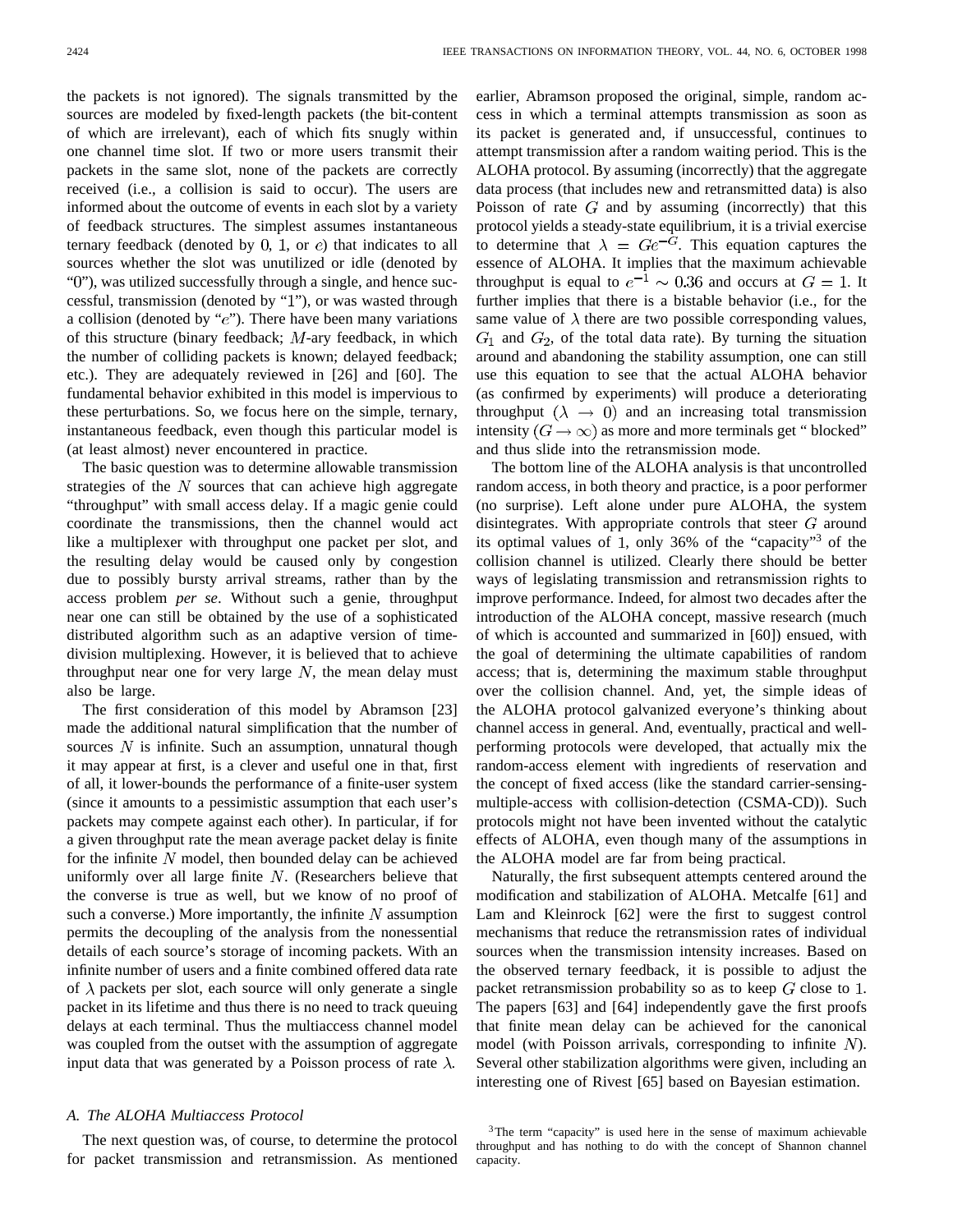The famous exponential "backoff" algorithm, that basically reduces the retransmission probability of a packet by a factor of 2 every time the packet experiences a collision, preoccupied the minds of many researchers for a while. It was initially conjectured that this algorithm would stabilize ALOHA's behavior but it was eventually shown that (somewhat surprisingly) it did not for the case of  $N = \infty$ . For the values of N encounted in practice, the exponential backoff protocol and many other protocols are adequate, even though they would lead to instability for  $N = \infty$ , or to bistability or large mean delay for very large finite  $N$ .

In parallel, practically oriented engineers started incorporating elements of the real environment in the ALOHA protocol. For example, the ability to "listen" to the channel, and determine whether it is in use or not, should be used to avoid unnecessary collisions. Thus CSMA was born, and its variants, based on the values of its various parameters (like persistence in transmission or propagation delay) and on whether a packet is divisible or not (i.e., whether a detected collision can be aborted before the full length of a slot is wasted), were painstakingly analyzed [66] and were shown to yield throughput performance that did approach the limit of 1 packet per slot.

#### *B. Conflict Resolution*

To information theorists, however, this thinking was unsatisfying. Before understanding and exhausting the possibilities of what is achievable with the basic model, the rush to explore its modifications (useful in practice, though the latter may be) suggested lack of intellectual tenaciousness. So, it was not surprising that, as a segment of the community pursued the development of practical protocols that depended on ALOHA to variable extents, information theorists relentlessly continued to pursue the basic collision channel model.

The major thrust began when Capetanakis [67] and Tsybakov and Mikhailov [68] adopted a radically different approach to the problem of retransmission, that was also suggested by Hayes [69] in a somewhat different context. Capetanakis and Tsybakov and Mikhailov explored the simple idea that every collision should be resolved before additional transmissions could be permitted. What better way to resolve a collision than subdivide the sources of the collided packets into groups and permit those groups to transmit one at a time in a TDMA fashion? Thus the connection of conflict resolution to group testing was identified.

It may be argued that, in so doing, one mixes pure random access with fixed sharing and/or reservations, depending on how one views the allocation of the slots to the subgroups of the collided users. This is true; however, this is done in response to the channel feedback, without violating the basic assumptions of "indivisible" packets, and without introducing additional features of the environment into the model. Thus it penetrates the essence of the conflict-resolution process.

Capetanakis started by considering a finite number of users  $(2^n)$ , with known binary identities of length n. Each user could be thought of as a leaf of a binary tree of depth  $n$ . After a collision, one half of the users were allowed to attempt retransmission in the next slot (say, the half that corresponded to the upper half of the tree); if a success or an idle occurred, the users in the bottom half of the tree were enabled next. If a collision occurred, the subgroup was subdivided again into two subgroups and the process was repeated. The end of such a search through a given subset of the tree could be detected by the occurrence of two successive slots with successful transmissions and thus, one by one, all subgroups would be explored (with the size of each subgroup being as large as the feedback information would permit).

Such a search was, indeed, similar to that of statistical group testing methods that were introduced in the first half of this century. Soon, the partitioning method that was based on user-ID was replaced by an equivalent random experiment with binary outcomes, performed independently by each user involved in the collision. In this way, the method of Capetanakis could be performed on the canonical, infinite-user ALOHA model. The first results were not spectacular. The basic treealgorithm (as it came to be known) was achieving a maximum throughput that was slightly higher than that of ALOHA (it was, in fact,  $0.43$ ). The big difference, however, was that the protocol was stable. So long as the input data rate was less than 0.43, the successful throughput rate was equal to the input rate.

One difficulty with the tree algorithm (as well as with all subsequent variations) was that it did not offer itself to an elegant analysis. To track (and prove) the stability and to calculate the length of the conflict-resolution period (which is a measure of packet delay and another quantity of fundamental interest in the networking view of multiaccess communication), one had to resort to rather abstruse and lengthy derivations, the likes of which have been referred to at times as "brute-force" methods, or as "19th century mathematics."

The ideas of Capetanakis and Tsybakov and Mikhailov excited the community (more so its information-theoretically inclined members). Several people on both sides of the Iron Curtain started thinking seriously about this new view of conflict resolution. Among others, Gallager, Massey, Berger, Humblet, Mikhailov, Moseley, Tsybakov, all contributed insights and suggestions that led to a series of improvements to the basic tree algorithm that gradually yielded higher values of maximum stable throughput. There is little value in recounting them here; in detail they were reviewed in [60], and most of them were building blocks that helped clarify the essence of the splitting process.

Eventually, the most natural formulation that emerged parsed the packets of the different users on the basis of time of arrival [70], [71]. So, in slot  $t$  (just after having resolved all collisions that were caused by packets that were generated prior to an earlier time slot  $t'$ ), two parameters needed to be chosen: i) the length  $\Delta$  of the next interval to be resolved, i.e., the interval from  $t'$  to  $t' + \Delta$ , so that all packets that arrived at instants within that interval would form the next group that would be "searched" and ii) the fraction  $\alpha$  of that interval that would be searched next if a collision occurred when all arrivals in interval  $(t', t' + \Delta)$  were enabled. The search was to proceed pretty much as in the basic tree algorithm of Capetanakis. That is, if the channel feedback was  $0$  or  $1$ ,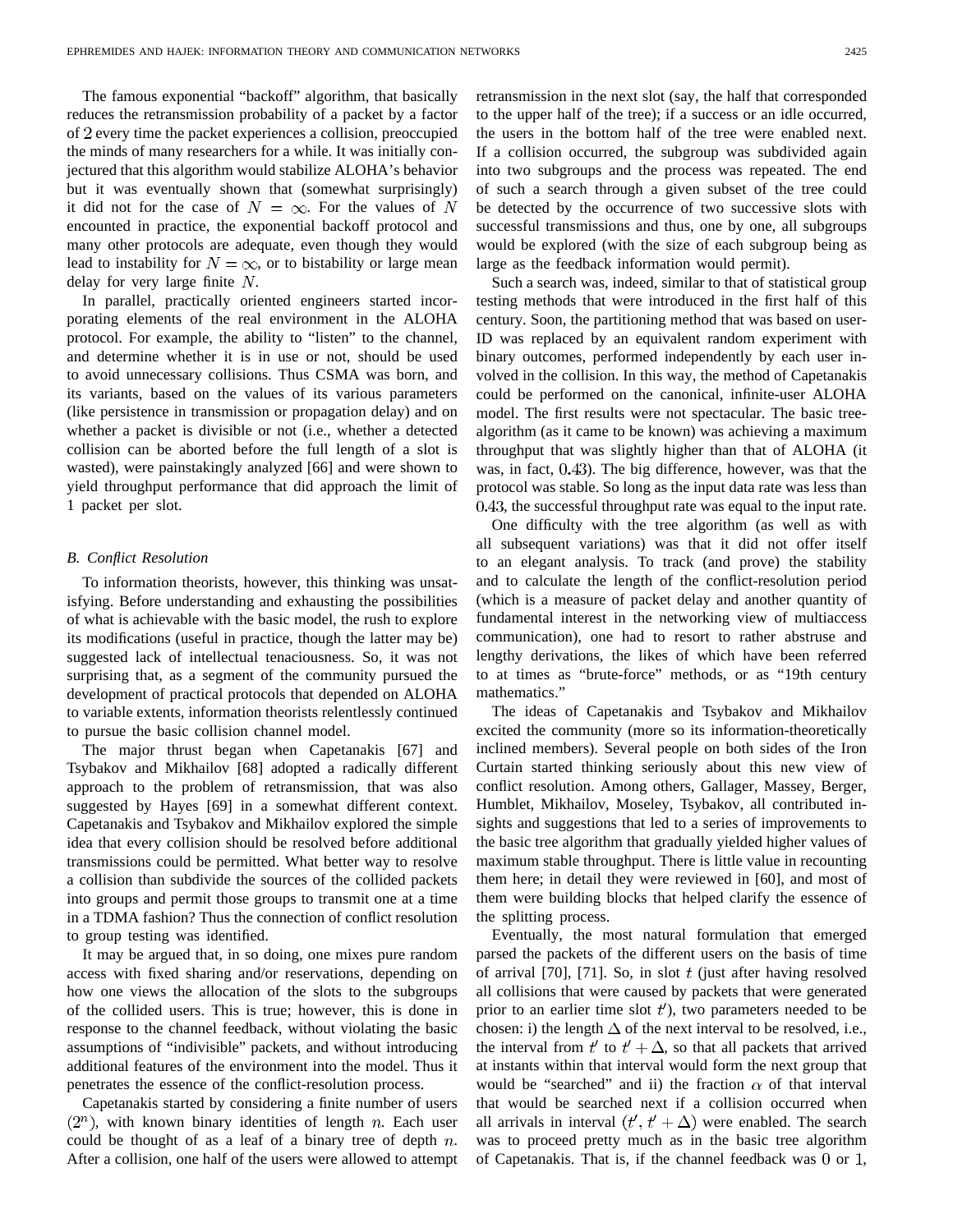this marked the end of the (in this case, very brief) current conflict resolution period. If the feedback was  $e$  (collision), the users in the first fraction  $\alpha$  of the original interval would be enabled next. In case of collision that fraction would be subdivided anew (by the same fraction  $\alpha$ ); in case of success, the "enabled" interval would shift starting from  $t' + \alpha \Delta$  and extending to  $t' + \Delta$ ; and in case of an idle slot, the enabled interval would start from  $t' + \alpha \Delta$  but would only extend to the fraction  $\alpha$  of the interval  $(t' + \alpha \Delta, t' + \Delta)$ . The reason for the last choice resulted from the crucial observation, that was first made on Capetanakis's algorithm, that if a collision is followed by an idle, another collision is certain to occur if the entire balance of the originally enabled subgroup, that produced the collision in the first place, is enabled again. Thus it is important to anticipate this occurrence and explore only a subset of that balance.

Another important observation is that if a collision follows upon the heels of another, there is no information about the contents of the unexplored portion of the first interval that yielded the first collision. Thus instead of, when its time comes, visiting the unexplored portion alone, (of length  $(1-\alpha)\Delta$ ), it is preferable to enable a full-length interval from  $t' + \alpha \Delta$  to  $t' + \alpha \Delta + \Delta$  (or to the current slot t, whichever is less).

These intricacies of the algorithm are clearly explained in [26]. The analysis of it, however, has been similarly plagued by the need for inelegant, computationally intensive methods that have aimed at establishing the same two performance indices of interest, i.e., the maximum stable throughput and the average packet latency. Clearly, though, by mapping the entire process of splitting into the time axis, based on time of arrival, one can see that both quantities (i.e., stability and delay) are captured by the "lag" between the current time  $t$ and the time of completed resolutions  $t'$ . Thus the difference  $t-t'$  is closely related to the duration of the conflict resolution period (and hence the packet delay) as well as to the "drift" of the resolution process. Unless  $t - t'$  approaches a limiting distribution, the process is unstable.

The precise calculation of the maximum stable throughput of the FCFS (first-come, first-served) splitting algorithm (as it was eventually known) was accomplished in [72] through the policy iteration method of dynamic programming (where the problem was posed as one of optimization, i.e., maximization of the stable throughput, with respect to the choices of  $\Delta$  and  $\alpha$ ). The precise calculation relies on extensive computations and thus the numerical accuracy of the results has been a question of some dispute. If  $\alpha$  is decided to be chosen as  $1/2$ and the optimization is carried out only with respect to  $\Delta$ , it was determined that  $\Delta \cong 2.6$  slots and the corresponding maximum stable throughput should be 0.4871 packets per slot (a significant improvement over ALOHA and the basic tree algorithm). However, the optimal value of  $\alpha$  is not 1/2, but, rather, very slightly less than  $1/2$ . There is no easy explanation for this but it does yield slightly higher throughput  $(0.487117$  as claimed by Moseley and Humblet in  $[72]$ ). Even more puzzling is an observation by Vvedenskaya and Pinsker [73] that the throughput can gain another small increment by somewhat modifying the lengths of the intervals after a large

number of collisions. A possible resolution of these somewhat variable numerical values is offered by Verdú in an overlooked technical note [74], where the maximization problem is formulated in an elegant, iterative fashion that bypasses the need for complicated dynamic-programming-based reasoning. The result is that the FCFS algorithm with  $\alpha = \frac{1}{2}$  yields a throughput of 0.487117, the Tsybakov–Mikhailov version with  $\alpha = 0.485$  yields 0.487694, and the precise calculation by Verdú yields  $0.487760$ .

It should be mentioned that the value of  $0.4871$  obtained by Gallager follows from a very elegant and simple argument based on the drift of the quantity  $t - t'$  and also bypasses the obscuring mathematical details.

At the same time, a great deal of effort had been focused on looking at the problem from the other end. That is, by assuming that additional information is available and by determining the corresponding maximal throughput, one can obtain upper bounds on the throughput in the original problem. The first to obtain such a bound was Pippenger [75] who showed that the maximum stable throughput cannot exceed  $\sim$  0.73. A series of similar efforts followed and the currently known least upper bound  $[76]$  is 0.587. Some researchers conjectured that the optimal value might be  $0.5$ , but this claim was quickly abandoned as baseless.

In this brief (about five-year), but intense, saga about zeroing-in on the maximum stable throughput of random access over the collision channel, there was a modest degree of similarity to the quest for establishing the true capacity of a channel in the usual Shannon-theoretic sense. The problem here had nothing to do with Shannon capacity and it was mostly an academic exercise of limited practical value.

The study of the collision-resolution problem did not stop after the derivation of the results quoted above. A myriad of possible extensions and modifications were possible and many of them were pursued in considerable depth. For example, the issue of feedback delay or feedback errors, the issue of new users coming into the system (or old users dropping out) in the middle of a resolution period, the issue of multiple levels of feedback, and many other variations have been looked at over the years and continue to be looked at today, albeit with somewhat diminished interest. Again, many of these variations are reviewed in [26].

#### *C. Finite-User ALOHA*

Useful though the infinite-user model is, it is also worthwhile to examine systems with a finite number of users, in which, or course, a user's own packets do not collide with each other on the channel. In this case, each user generates a finite percentage of the total input data and, thus it is necessary to queue up the arriving packets. Even if the other features of the collision channel model remain the same, the problem is now transformed in a significant way. It becomes a problem of nonstandard queuing theory (i.e., one in which successive service times in each queue are not independent and/or in which service time durations are not independent of the arrival processes), known also as a problem of interacting, or coupled, queues.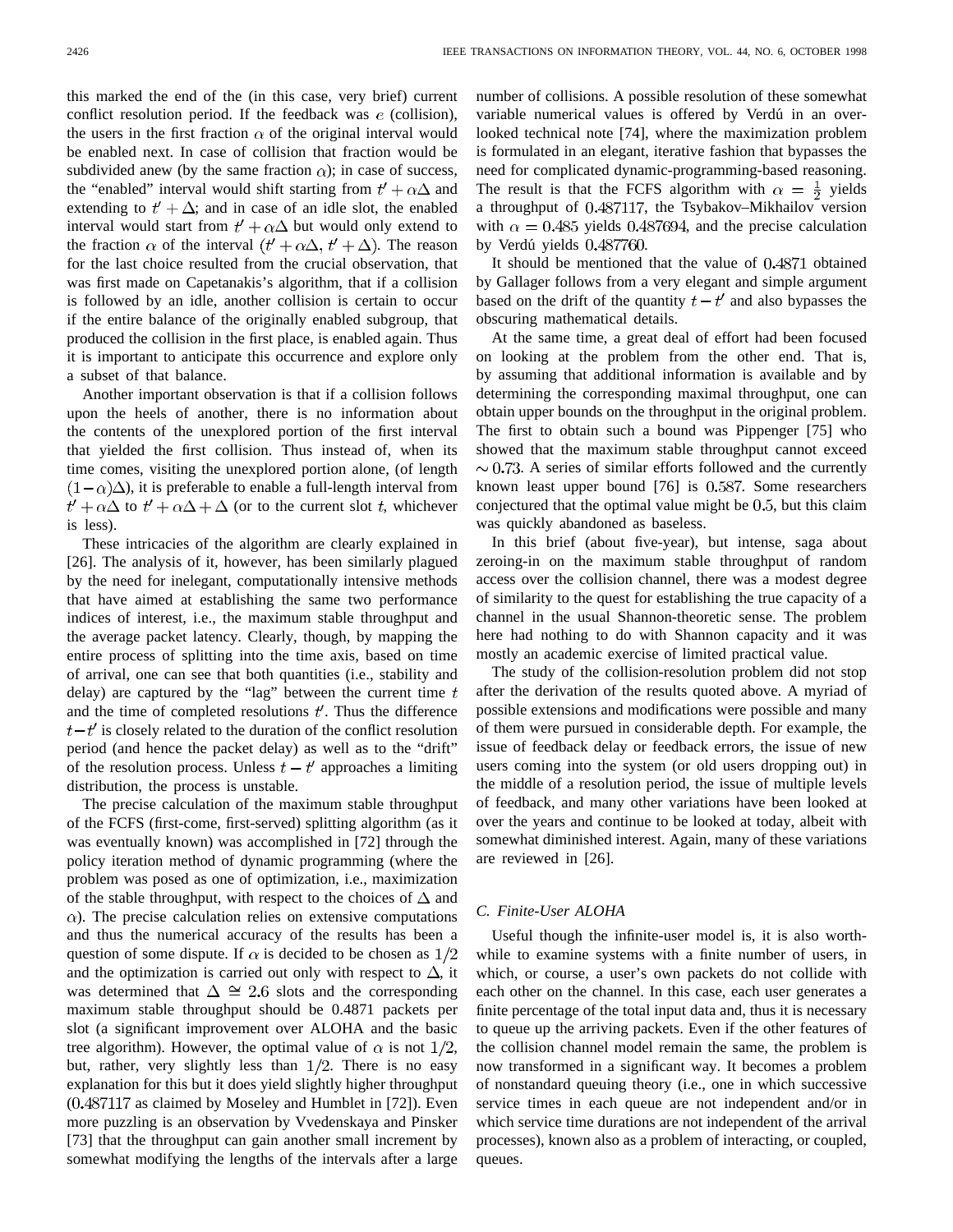Consider  $N$  users, each with an infinite buffer and receiving packets independently at a rate  $\lambda_i$ . Thus the total input rate is  $\sum_{i=1}^{N} \lambda_i$ . Each user attempts to transmit the packet at the head-of-the-line position in the queue in each slot with probability  $p_i$  (irrespectively of whether this is the first attempted transmission or a retransmission). The feedback from the collision channel is as before  $(0, 1, \text{or } e)$ . This model encapsulates the ALOHA protocol in a queuing environment. A central question is to determine the values of the rates  $\lambda_i$ .  $i = 1, \dots, N$ , for which the average delay in all of the queues is finite.

With Bernoulli arrivals (or any other independent, identically distributed arrivals) this problem can be accurately modeled in a straightforward way as an  $N$ -dimensional random walk. From the early work by Fayolle and Iasnogorodski [77] to more recent works by Szpankowski [78], Sidi and Segall [79], Rao and Ephremides [80], Anantharam [81], and others, it has become well known that such chains cannot be easily solved. Thus much of the work has concentrated on obtaining outer and inner bounds to the region of stability. A key idea that has yielded some of these bounds relies on partially decoupling the queues by considering as "bounding" systems those in which some of the queues stochastically dominate their counterparts in the original one and, hence, their stability implies the stability of the original system. Note, also, that in the  $N$ -user model, it is possible that some of the queues may be stable and others unstable. Recently, an index of "potential instability" for each queue was obtained [82], given by  $\lambda_i(1-p_i)/p_i$ . The meaning of this index is that if the queues are ranked on the basis of this index, that is, if queue i is stable, all queues  $j$   $(j < i)$  are also stable and if queue i is unstable, all queues  $j$   $(j > i)$  are also unstable.

If the transmission probability vector  $p$  can be adjusted as a function of the arrival rates (but not as a function of backlogs and feedback), we are led to consider a capacity region that is the union of arrival rate regions over all vectors  $p$ . Before examining such capacity region for the queuing model, we shall discuss the capacity region defined by Abramson [83] (and summarized in [8, vol. II]). The definition corresponds to the throughput vectors achieved by a saturated ALOHA system in which all users always have packets to send, so considerations of queuing and delay are avoided. Suppose that user i transmits in each slot with probability  $p_i$ , independently from slot to slot, and independently of other users. The success probability for user  $i$  is then

$$
\lambda_i = p_i \prod_{j \colon j \neq i} (1 - p_j).
$$

Abramson's capacity region, that we write as  $C_A$ , is given as the set of all vectors  $\lambda = (\lambda_1, \dots, \lambda_N)$  obtained in this way, as the vector  $p = (p_1, \dots, p_N)$  varies. Abramson showed that the upper boundary of  $C_A$  is the set of those vectors  $\lambda$ obtained when  $p$  is a probability vector, meaning that it is desirable for the mean number of transmissions per slot to be one. In the special case of two users, Abramson showed the region reduces to

$$
\mathcal{C}_A = \left\{ (\lambda_1, \lambda_2) : \sqrt{\lambda_1} + \sqrt{\lambda_2} \le 1 \right\}.
$$
 (11)

Now we return to the queuing model. From the perspective of a given user  $i$ , the assumption that all the other users are busy is a pessimistic one. Therefore, the buffered ALOHA network is ergodic if the vector of arrival rates falls within  $\mathcal{C}_{\mathcal{A}}^o$ , where  $\mathcal{C}_{\mathcal{A}}^o$  is the set of all  $\lambda \in \mathbb{R}^N_+$  such that for some p (depending on  $\lambda$ )

$$
\lambda_i < p_i \prod_{j \colon j \neq i} (1 - p_j).
$$

Equivalently,  $C_A^o$  is  $C_A$  with all points on the upper boundary deleted, and for the case of  $N=2$  users

$$
\mathcal{C}_A^o = \left\{ (\lambda_1, \lambda_2) : \sqrt{\lambda_1} + \sqrt{\lambda_2} < 1 \right\}. \tag{12}
$$

Tsybakov and Mikhailov [84] first published this result, and moreover they showed for the case  $N = 2$  that the region  $\mathcal{C}_{4}^{\circ}$  is the *complete* stability region for the ALOHA network, rather than a proper subset of it. Specifically, with  $N = 2$  and independent, identically distributed arrivals at each of the two users with means  $\lambda_i$  (and finite variance) per slot, the buffered ALOHA network is ergodic if and only if  $\lambda \in C^{\circ}_{A}$ . Anantharam [81] showed that  $\mathcal{C}_A^o$  is also the entire stability region for any  $N$ , but only for particular (unrealistic) arrival sequences that for different users are weakly statistically dependent. Anantharam's result suggests that  $\mathcal{C}_A^o$  may well be equal to the stability region for any  $N$  and independent arrivals, but it also shows that the issue depends on subtle details about the interactions of the queues that are probably unimportant in applications.

## *D. Models with Elements of Multiuser Information Theory*

Two noteworthy models that involve elements of multiuser information theory, and either queuing or collision access (but not both at once) are discussed in this section. One is the model of a collision channel without feedback, introduced by Massey and Mathys [85]. It is assumed that there is no feedback, and moreover there is not even a way for the users to synchronize their transmissions. Forward error correction, rather than a retransmission protocol, is thus needed to achieve reliability. In this sense, the model is similar to the models used in the multiuser information theory literature, initiated by Shannon. On the other hand, the model differs from the usual models of multiuser information theory in that, to quote [85], "information is transmitted only in the contents of packets and not also in the timing of access attempts."

Massey and Mathys identify the capacity region, and show that it does not depend on whether the system is slotsynchronized or whether zero-error (rather than arbitrarily small error) probability is required. The capacity  $( = zero$ error capacity) region they obtained is precisely the region  $\mathcal{C}_A$  obtained by Abramson [83]. Massey and Mathys noted in [85] that it "seems somewhat surprising" that precisely the same set of rates can be achieved error-free without feedback as can be achieved under the slotted ALOHA system with feedback. See [80] for further elaboration. Is it a meaningless coincidence? Perhaps, but not likely. If not, then, what is the significance of it and in what way do the two very different notions relate to each other? To this day, there is no answer.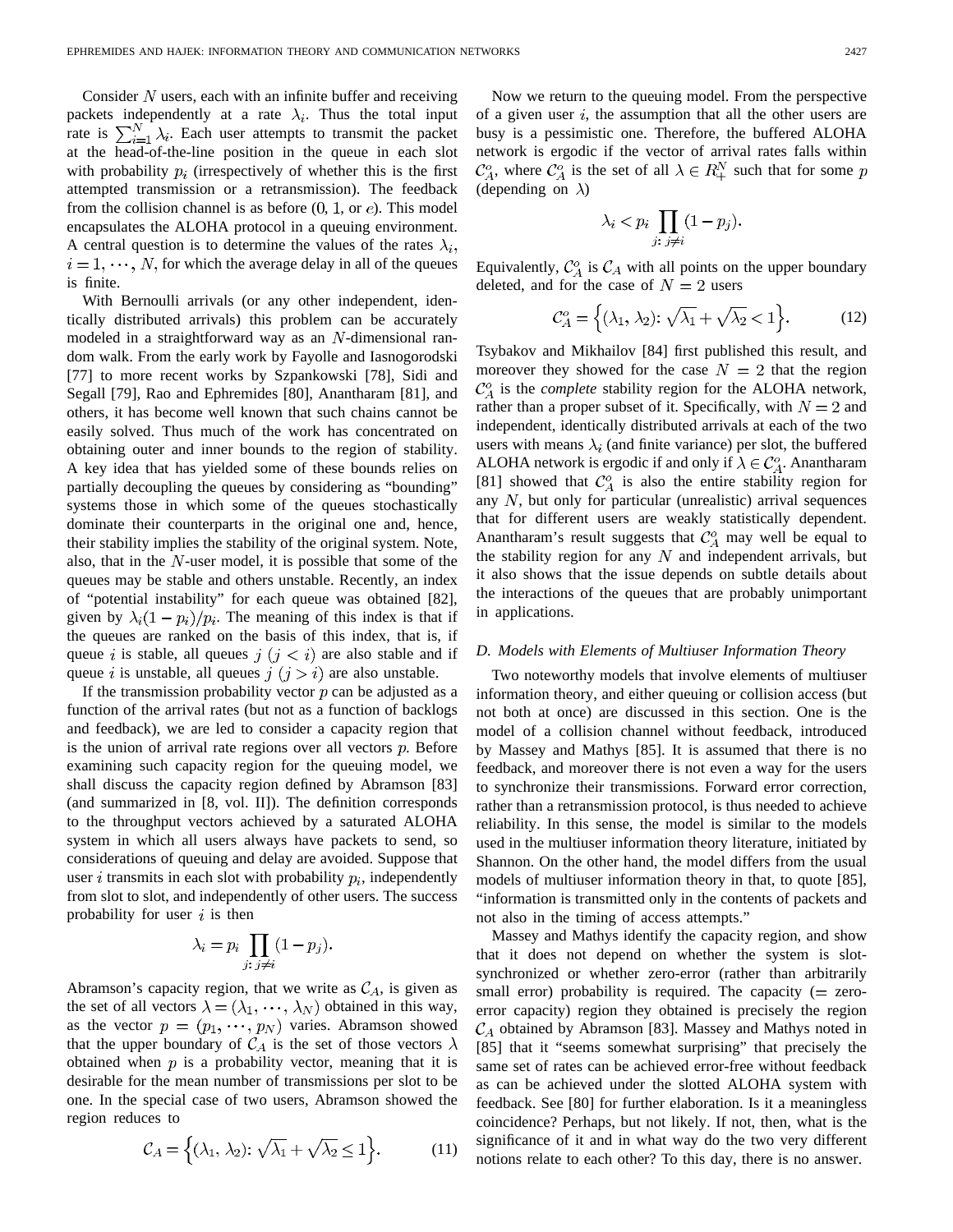The other model we mention, proposed by Teletar and Gallager [86], combines elements of queuing theory and information theory for multiaccess communication. As in the buffered ALOHA model discussed above, a finite number of users accumulate randomly arriving packets to be transmitted. The packets are sent using forward error correction, and a small amount of feedback is available from the receiver to the users. Teletar and Gallager investigate the use of optimal codes (known to exist by random coding arguments, and hence the connection to information theory) for the forward error correction. The time needed to send a packet is variable in length, since the number of active users fluctuates. The feedback allows the receiver to notify the transmitter as soon as the receiver is able to decode a packet, for otherwise the transmitter would not know when to cease transmitting (redundant) bits pertaining to the packet. The resulting dynamics of the queuing process are much like processor sharing, in which the service rate experienced by a user is roughly inversely proportional to the number of active

The scheme of Teletar and Gallager is similar to IS-99 [87], the link-level data protocol recently designed for use with the IS-95 CDMA cellular standard. Under the IS-99 link protocol, a standard Transport Control Protocol packet is divided into 32 frames, that are each transmitted using CDMA. Negative selective acknowledgments are sent by the receiver to a user to compensate for frame errors, that typically occur in 1 or 2% of the frames. A user with data sends a frame each 20 ms with a probability  $p$ , where  $p$  is varied dynamically based on feedback from the base station, that is monitoring the signalto-interference level. Thus the transfer speed per user tends to diminish with the number of users.

## *E. Interaction Between Physical and Higher Network Layers*

Another direction in which network multiaccess communication has become intriguing is that of spatial diversity. With the increasing importance of sectorized and directional antennas, let alone adaptive antenna arrays, the possibility of space-division multiple access (SDMA) has becomes a reality. In the field of multiuser detection theory, which represents an intermediate stage between multiaccess information theory and network multiaccess, there has been considerable activity centered on detailed signal modeling, power-control, antenna patterns, channel interference models, and receiver structures that yield "throughput" results indirectly as functions of the required quality-of-service. That is, bit-error rates are calculated as functions of the transmission rates, the transmission powers, the channel bandwidth, and the other design parameters.

At the networking level, it is of interest again (at least as a first approach) to suppress the system details into rigid "black boxes" and to attempt to capture the effect of directionality as a means of aiding in the resource allocation. It should be mentioned, as an additional example of the different viewpoints of multiuser detection theory and networking, that the phenomenon of "capture" (meaning that one of many competing simultaneously transmitted signals may be correctly received by a single receiver) can be modeled in very different ways. At one end, by taking into account the synchronization preambles of the signals (especially in the case of CDMA), the received powers, and the exact times of arrival, it is possible to get a detailed and accurate micromodel of how capture occurs and to then analyze its effects. At the other end, the networking view of capture has simply assumed that if multiple packets are simultaneously received, then either one packet can be successfully received with some probability  $p$ , or the packet with the highest received power is correctly received. Based on such simple modeling, one can derive the effect of capture on the throughput of the otherwise classical collision channel with the associated random-access protocol. This was, in fact, done since the very early days of the history of multiaccess communication [88].

Recently [89], some attempts have been made to combine (up to a certain extent) the "black-box" mentality on capture with the detection-theoretic needs for more detailed modeling. The motivation for some of this work has been to study the role of energy conservation in wireless networks as a means of network control. Thus the model in [82] assumes that the length of the packet is not constant anymore. Rather, for a fixed number of symbols per packet, it is possible to adjust its length (i.e., the rate of transmission) and keep the detectability criterion of the signal-to-interference ratio unaffected, provided that the transmission power is adjusted simultaneously. The effect on throughput performance is clear. If the packets shrink in length, and if the packet input rate stays constant, the overlaps that cause collisions become less likely. At the same time increasing the transmission power depletes battery energy faster, unless the energy savings, from having less wasteful transmissions due to reduced packet overlaps, prevail. At the same time, keeping several distinct power levels among the users facilitates capture (which enhances throughput). A first study of this elaborate tradeoff shows that the throughput (as well as the normalized throughput per energy unit) is maximized if all users transmit at peak power [82].

The problem becomes more intriguing when the coupling to the physical layer is permitted to strengthen. For example, if the modulation choice is not fixed, then the value of the threshold for the signal-to-interference ratio to ensure detectability at the desired bit-error rate changes nonlinearly and the effect of the transmission power (vis-a-vis the transmission rate and the associate packet length) is unclear; furthermore, the vertical interlayer coupling can also be strengthened if a multiuser detector is assumed at the receiver. These ideas are still premature, and they represent only initial thoughts of current concern in the field of multiaccess communication.

But let us return to the issue of spatial diversity. The networking view is to simply consider the packets of the different users as having not only a "time-of-arrival" coordinate but also a "space-location" coordinate (limited for the moment to the single dimension of planar angle-of-arrival). Thus the collision channel can now be studied as before with the simple additional feature that the receiver is able to focus an ideal beam onto the location that it chooses, along with a chosen value of beamwidth angle. This is simply equivalent to enabling the transmissions of subgroups of users not only

users.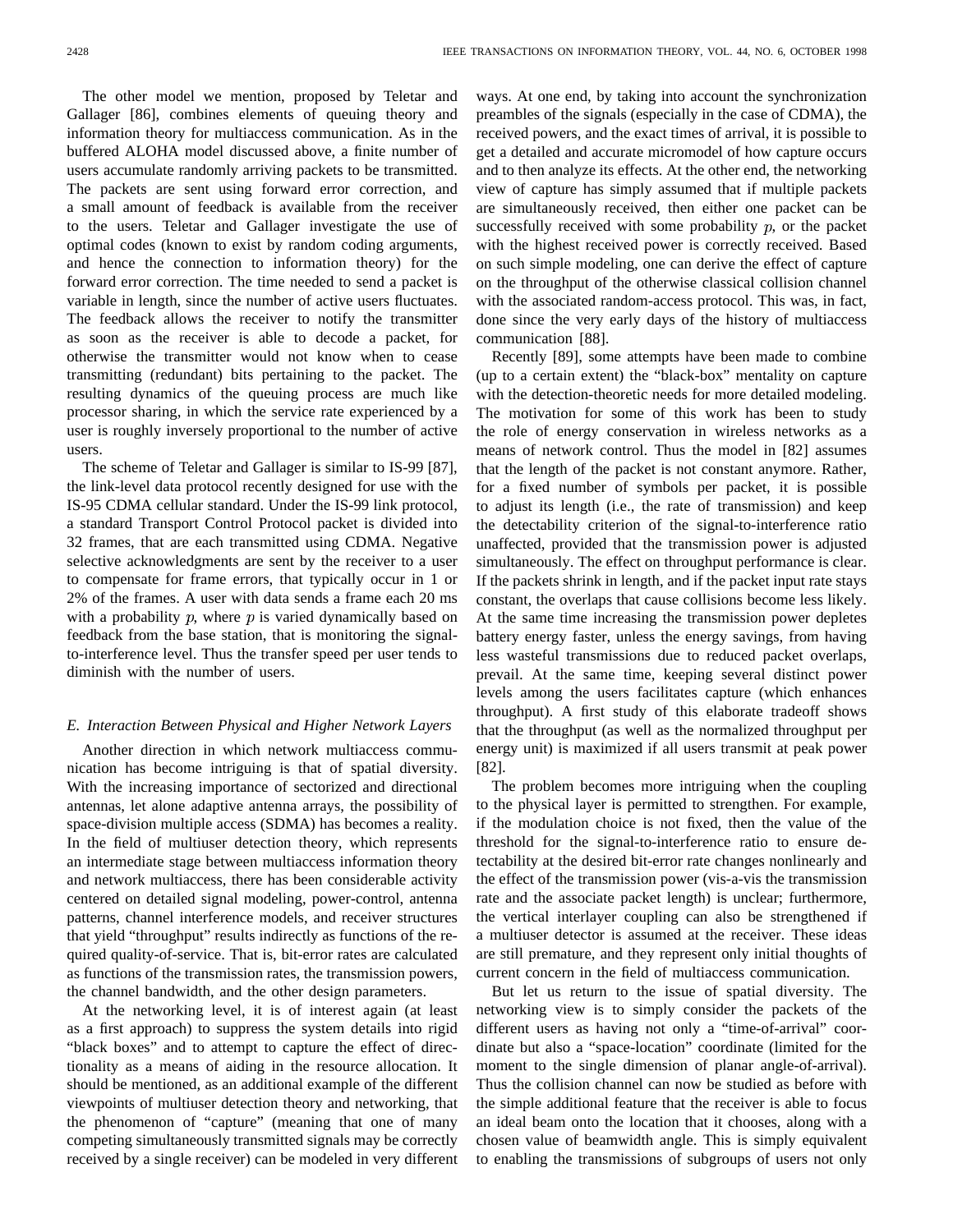by sorting out their time-of-arrival, but also their location. At first glance, it might appear that this increased capability can produce an increase in the value of the maximum stable throughput. After some thinking, however, it is not surprising to see that, as shown in [90], this additional degree of freedom cannot increase the throughput.

Of course, the interesting case is the one that involves more than a single beam; in that case it is clear that throughput gains can be indeed realized. This is another case for which work is just beginning and it is premature to report any definitive ideas or progress.

## *F. Wireless Networks*

The rapid growth of wireless networking today is causing continued interest in a variety of multiaccess communication problems. The most prominent type of a wireless network today is the one based on the cellular model. In that model, the base nodes are accessed by mobile nodes, but are interconnected among themselves via a wired infrastructure that is part of the telephone switched network. The principal issues that need to be addressed in such networks include spectral efficiency (in terms of spatial frequency reuse), power control (for combatting the near–far problem of CDMA signals), handoffs among base-stations nodes, and mobile tracking as nodes move from cell to cell. Additional issues that deal with specialized applications (like mobile computing, multicasting, or information distribution) have to do with database structures and signal compression. All these together transcend the confines of the subject of multiaccess communication. They have captivated the interest of the networking community (and the dollars of the community at large), and it is not clear what role information theory can play in it. However, multiuser detection theory and some recent work by Tse [91], Hanly [92], Knopp and Humblet [93], and Gallager and Medard [94], that study a variety of subjects associated with cellular models (such as effective wireless bandwidth, powerrate control, etc.) have a strong information-theoretic flavor. In addition, the theory of compression and multiple descriptions will undoubtedly play a key role in those wireless applications that deal with information distribution and database access.

But there is another form of wireless network that has emerged recently as a subject of great interest (especially in military applications) called all-mobile networks. They are described by a variety of other names like peer-to-peer, flat, multihop, *ad hoc*, and others. All-mobile networks have a large number of nodes with no hierarchy (no base-station nodes) and no fixed infrastructure. All nodes may move and constantly change their neighbor sets. They all share the same frequency band and must communicate with each other in a flexible fashion that permits all kinds of services (data, voice, video, etc.). Clearly, they involve all the problems encountered in cellular networks plus many more. Early work on such networks [95] identified the need for, and methods to achieve, distributed self-reconfiguration and has established some principles (or more accurately, problem areas) that govern their design and operation. An increasing segment of the networking community is zeroing-in on them and it is too soon to tell how information-theoretic ideas may contribute to their study. Multiaccess communication, however, is a central issue for these networks and we would be remiss if we did not identify these networks in this section.

In conclusion, the burgeoning field of channel access, from its early modest phases to its current complex and multifaceted profile, has been one of the principal areas in which information theory has played, and will likely continue to play, a major role. The complexity and multitude of multiaccessrelated issues that arise today (especially in the area of wireless networks) has led much of the networking community to a state of mild confusion. We believe that the simplicity and sharpness of information-theoretic ideas may yet penetrate the field further and illuminate those issues that are basic and fundamental.

#### VI. QUEUEING THEORY

Queuing theory has provided the most useful analytical tools in the study of communication and computer networks. It has offered a natural foundation for delay analysis and has also been the source of sophistication for the description of complex interplay among network parameters.

Despite its central role in the theoretical side of networking, queuing theory remains, for the most part, uncoupled to information theory. It is, of course, closely connected to the theory of stochastic processes and, to the extent that the latter is related to information theory, one may claim that there is a certain connection between the two fields. But beyond the limited similarity in terms of asymptotics and stochastic analysis, there is no fundamental bond between the two disciplines. In fact, if there was such a bond, the missing link between delay and information theory would have been uncovered by now as well.

Actually, queuing theory has displayed much more affinity to control theory. Stochastic control of simple queuing models [96], dynamic adjustment of retransmission probabilities in random-access systems [63], optimal routing [26], flow control, and many other networking problems have been fruitfully cast in the framework of control and optimization theory. A thorough survey of that connection can be found in [28], where it is shown how the methodology of system theory applies naturally to networking. Furthermore, the theory of discreteevent systems [29] has also found applicability to problem of network design and operation [97].

Yet, there have been some hopeful, albeit feeble, signs that the right way of combining information theory and queuing theory may, indeed, be taking shape. In Section III of this paper we mentioned the pioneering work of Anantharam and Verdú [33] on the Shannon capacity of a queue. In addition to determining the capacity of the simple queue channel, this work sets a landmark in the study of the two fields. Viewing a service system as a channel may prove to be nothing more than a whimsical, cute exercise; yet, it may prove to have a catalytical role in creating a common platform for the joint study of information-theoretic and queuing-theoretic systems. It may represent a pivotal moment in the history of the two fields. The interesting (common) part of that history has yet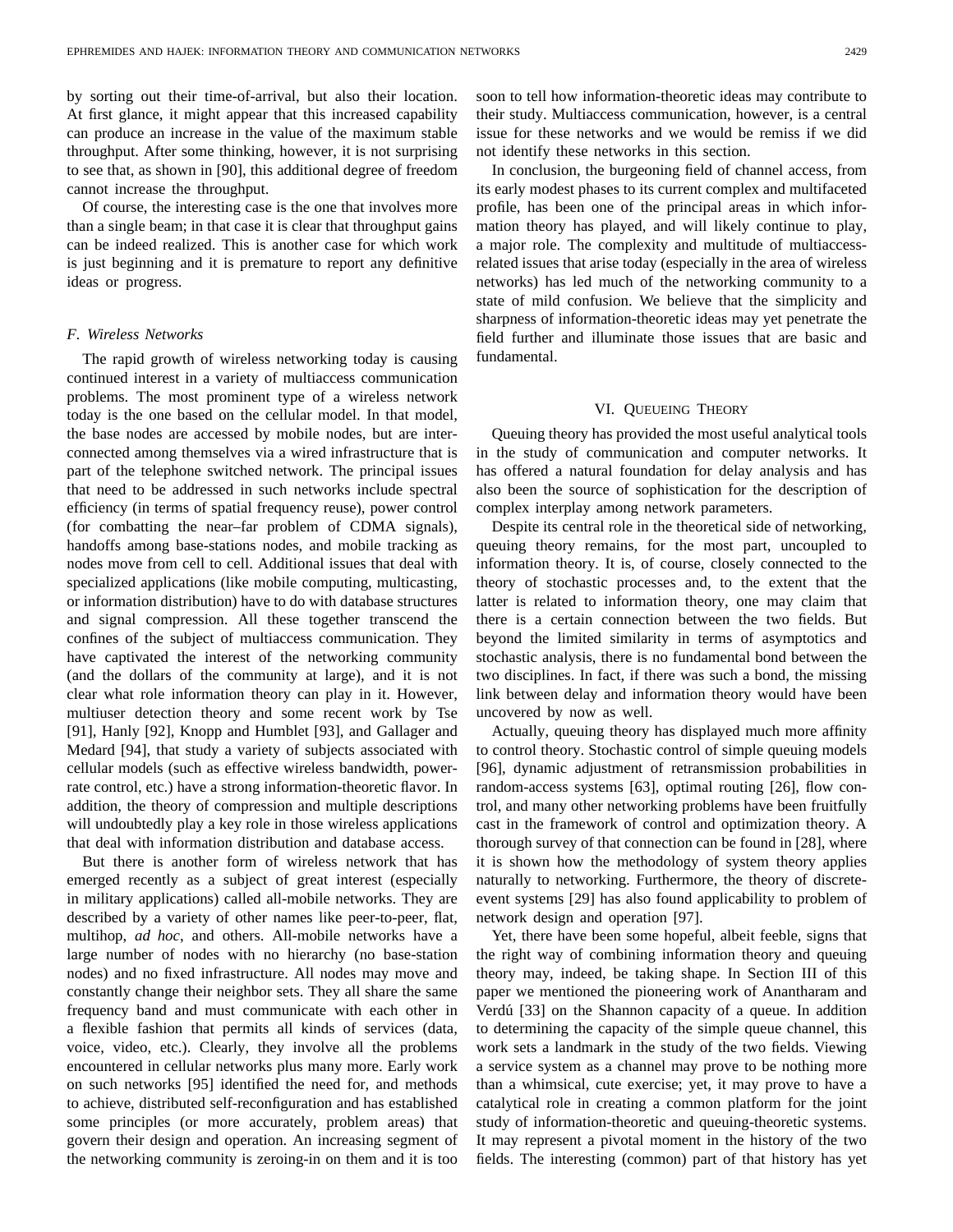to be written, however. The enthusiasm of those who saw in this work an opportunity to advance the coupling of the two disciplines was quickly tempered by the difficulty of extending the approach to even the slightest perturbation of the plain  $M/M/1$  system. For example, simply adding one more server (i.e., considering an  $M/M/2$  system) complicates the analysis considerably. And yet, the two-server model would be invaluable in shedding more light on the interplay between information and waiting, since it captures the notion of increased bandwidth and parallel service.

The fact, discussed in Section V-D, that the queuingtheoretic capacity region for multiaccess communication coincides (at least for  $N = 2$  stations) with the capacity region of the collision channel without feedback of Massey and Mathys [85] **may** (just may) be something fundamental tying queuing theory to information theory. The identity of the regions may be an instance of a yet undiscovered broader principle. The work of Teletar and Gallager [86], also discussed in Section V-D, illustrates some of the significant interactions between queuing and physical-layer considerations, many of which involve elements of information theory. The notion of effective bandwidth, described in Section IV-A, is grounded in queuing theory, and as we mentioned it has some natural compatibility with information theory.

There have been other approaches recently that also attempt a joint study of information-theoretic and queuing-theoretic system aspects. For example, the use of variable-rate source coding in conjunction with congestion control combines rate distortion theory with buffer management. It does not reach into any level of profundity, but it does permit (at least) a phenomenological coupling. In [98], Tse considered a version of this problem that can be thought of not only as a study of the tradeoff between information fidelity and congestion, but, also as a means of coupling among the OSI networking layers, at least as far as quality of service is concerned.

#### VII. SWITCHING NETWORKS

There is a natural interplay between Shannon information theory and the theory of switching, routing, and sorting in interconnection networks. The classical example is a circuit switch with  $n$  inputs and  $n$  outputs, interconnected by wires and relays (or crosspoints). Each relay has two states: open or closed, so that the number of internal states of the network is  $2^R$ , where R is the number of relays. Suppose the switch is to be capable of connecting the  $n$  inputs to the  $n$  outputs according to any permutation. Because different permutations require different network states, the network must have at least n! network states. This requires that  $2^R \geq n!$  or that  $R \geq \log_2 n \sim n \log n$ . The earliest published account of this idea is that of Shannon [99]. Similarly, if the network is constructed of component switches of fixed in-degree and outdegree  $s$  and links between them, with each component switch capable of handing any of the  $s!$  possible permutations of input-to-output connections, at least a constant times  $n \log n$ such switches (for fixed  $s$ ) are needed to connect any input to any output.

A simple, elegant construction of switching networks with the minimum number of two-by-two switches (within a factor of two) is the Benes network, attributed by Benes [100] to Slepian, Duguid, and Le Core. A simple algorithm, now known as the "looping algorithm," was given for the determination of routes. The Benes network is not well-suited to dynamic operation in that if a set of routes are in progress and a new route between an idle input and idle output is requested, then rerouting of existing connections is sometimes required.

Thus in addition to being able to route any permutation, it is also desirable that a switch be able to emulate a full crossbar switch in a *dynamic* fashion. The strongest form of this property, termed *strict sense nonblocking*, is the following: whenever a set of compatible routes are already carried by the network, and an idle input and an idle output are identified, it is possible to assign a route to the new input–output pair that is compatible with the routes already given. There is no information-theoretic argument that rules out the existence of strict-sense nonblocking switches with complexity  $O(n \log n)$ , and indeed they were shown to exist by Pinsker and Bassalygo [101]. Pinsker and Bassalygo first showed the existence of bipartite graphs with certain expansion properties. Several stages of switches were then interconnected using such graphs at each step, so that from any idle input, or any idle output, strictly more than half the idle center-state lines can be reached, so that there exist an end-to-end connection between the idle input and idle output. The construction of Pinsker and Bassalygo was nonexplicit, because the existence of the expanders was only shown by a random construction. That is, it was shown that with nonzero probability (in fact, with probability tending to one as the size tends to infinity) a randomly constructed regular bipartite graph has the desired expansion property.

Just as algebraic coding theory seeks to find explicit and structured solutions to replace the nonexplicit constructions in Shannon's coding theorems, so too have researchers worked to find explicit and structured solutions for the construction of strict-sense nonblocking networks. A breakthrough came in the paper of Margulis [102], who proposed a construction of related graphs with an expansion property, and used deep theorems from the theory of group representations to prove the expansion property. Gabbar and Galil [103], using relatively elementary methods of harmonic analysis, provided explicit constructions of expanders with explicit (though large) bounds on the required size. See [104] for a more detailed account of the chronology given here, including an exposition of the construction and proof of [103]. Of many notable improvements in explicit constructions of expanders that followed, we mention the work of [105].

In addition, with the growth of data over networks in packetized form, circuit-switched connections have evolved to packet-oriented connections such as virtual circuit connections or pure one-at-a-time datagram packet routing. Packet routing is closely connected to the theory of sorting networks. For example, if a batch of input packets are addressed to the outputs in a one-to-one fashion, then routing the packets may be done exactly by a sorting network. The story regarding existence and explicit constructions for sorting networks some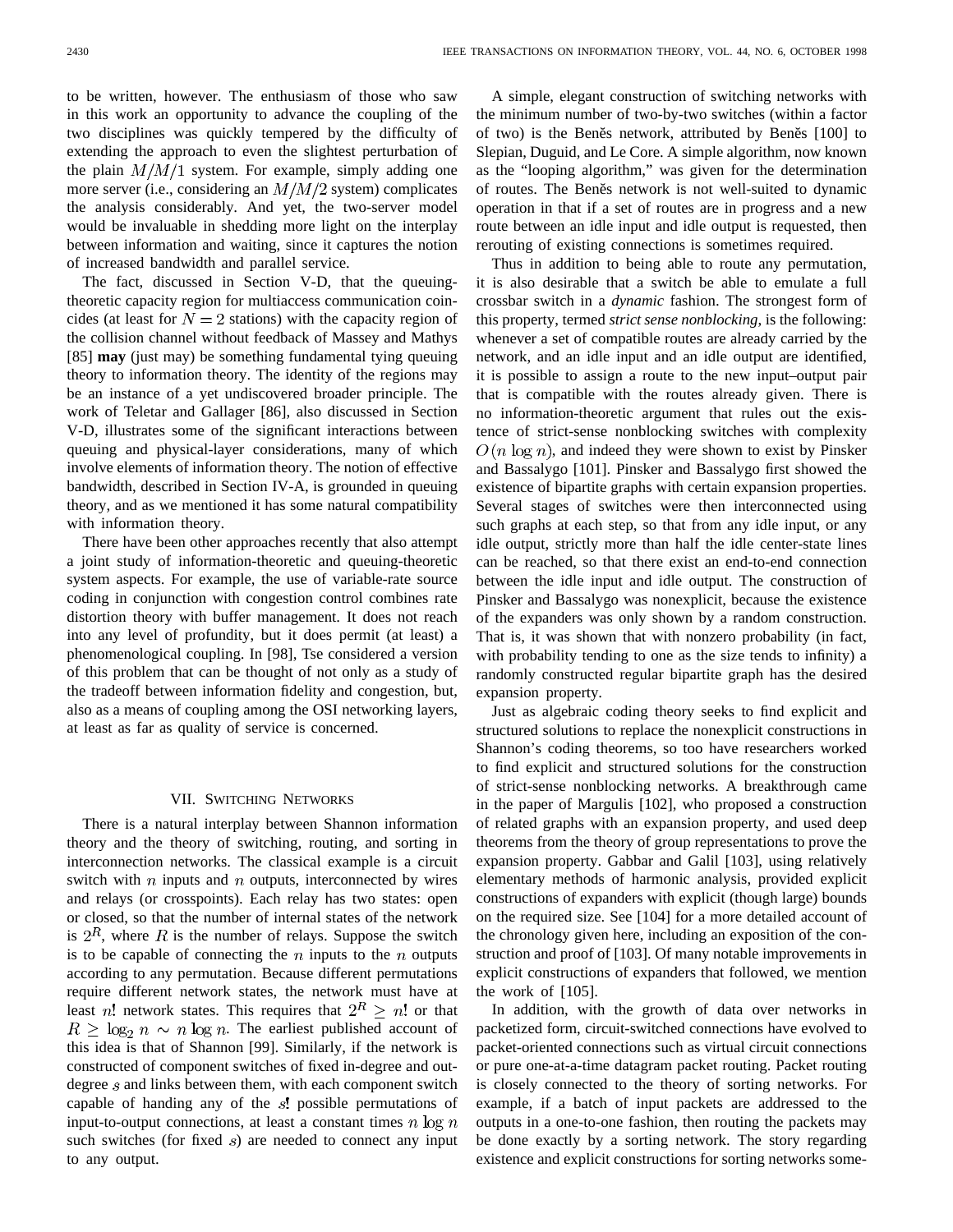what parallels that for circuit-switching networks. The explicit constructions of sorting networks with the minimum required order of complexity  $O(n \log n)$ , starting with [106], are much too large for currently practical implementation, whereas the sorting network of Batcher, with complexity n  $\log n^2$ , is quite effective for small networks.

The above story of probabilistic constructions followed later by explicit constructions parallels the development of channel codes. Recently, a more concrete connection between the topics was made by Sipser and Spielman [107], who used expander graphs to construct a new family of asymptotically good, linear error-correcting codes with linear time-sequential decoding algorithms.

The search for asymptotically optimal complexity strictsense expanders and sorting networks has so far been primarily one of theoretical consequence. In practical networks, switches are engineered only to have a small probability of internal blocking. This is akin to using codes, such as turbo-codes, that have small minimum distance but still have a small error probability.

Information-theoretic ideas are applied in [108] in the context of switching networks using deflection routing of packets. Deflection routing implies that all packets entering a node in one time slot exit the node in the next time slot. While the transit delay in a node is thus minimized, the drawback is that sometimes a packet exits a node on a link that does not help the packet progress towards its destination, in which case we say the packet is deflected. A lower bound on the mean number of hops a packet needs to travel is given in [108], assuming there are two outgoing links per node and that a packet is independently deflected with probability  $q$ in each slot. The lower bound is roughly the entropy of the probability distribution of the packet destination divided by the Shannon capacity of a binary-symmetric channel with crossover probability  $q$ . The idea is that by observing the progress of a packet, an observer learns the destination of the packet, and such information is conveyed in spite of the deflections, that are essentially noise. If there is only a single source node, the lower bound can be asymptotically achieved through the use of a graph based on good channel codes for the binary-symmetric channel [108]. For the more natural case in which any node can be a source or destination node, there is a gap between the lower bound and the mean number of hops needed for packets in the graph constructed in [108].

#### VIII. FUTURE WORK

Several problem areas from networking may hold considerable potential for information-theoretic analysis, and the opportunities to impact actual system implementation abound. The development of communication networks to support heterogeneous datastreams in heterogeneous networks promises to continue at a torrid pace for the next decade and beyond. This trend is fueled by the demand for higher speed, lower delay communication, anywhere, anytime. The distinction between computing and communication will increasingly blur, as network resource allocation involves interactions among fluctuations in datastreams (due to bursty sources), fluctuations in link capacities (due to fading channels and node mobility), and fluctuations of demand for computer cycles in multiprocessor environments. As the feature sizes of very large scale integrated (VLSI) chips decrease, the performance of the interconnects suffers relatively more than the performance of the devices [109]. Thus VLSI designers will have to confront increasingly slow and unreliable data links within a chip. Massive network communication problems emerge, and information theory should have a role to play in it.

The use of sophisticated antenna arrays for communication in fading-channel environments is not well understood, though it seems that feedback provided by protocols can play an important role. Much more development in multiuser detection theory, including better channel modeling, will be needed, and much of that may be difficult to cleanly separate from network issues. Information theory could play a significant role in the mix.

While information theorists have made important contributions to the theory of automatic repeat request protocols [110], for the most part information theorists have invested much more effort in forward error control. Still, the use of feedback and automatic repeat request is sometimes clearly preferable to forward error correction. Consider, for example, a synchronous binary erasure channel in which each transmitted bit reaches the receiver with probability  $p$ , and is replaced by a null symbol otherwise, and the outcomes of different transmissions are mutually independent. The Shannon capacity of this channel is  $p$  bits per second, and if immediate errorfree feedback is available, then simply repeating each bit until it is successfully received achieves the capacity and at the same time minimizes the delay. The scheme is essentially unaffected if  $p$  is unknown or even time-varying in an arbitrary way. In contrast, a forward error-correcting scheme is almost unworkable in this circumstance. On the other hand, forward error control is typically better when feedback is not available or comes with long delay, and when the channel is well modeled. Better error-control mechanisms, integrating both forward error correction and automatic repeat protocols, are needed in the context of networks. Feedback and delay considerations, as well as bit-error probabilities, are important.

The interaction of source coding with network-induced delay cuts across the classical network layers and has to be better understood. The interplay between the distortion of the source output and the delay distortion induced on the queue that this source output feeds into may hold the secret of a deeper connection between information theory. Again, feedback and delay considerations are important.

But information theory has not paid full attention to the subtleties of feedback. Even though it was Shannon himself who chose to speak on the notion of feedback [111] in his speech that inaugurated the Shannon Lecture series, the important result [112] that feedback does not improve single-user memoryless-channel capacity stymied somewhat the growth of interest on the issue of feedback. Even when it was shown that [3] feedback may increase multiuser capacity, the main action continued to be based on constant-rate transmission. Thus feedback was incorporated only in the form of (to use a uniquely information-theoretic term for feedback) side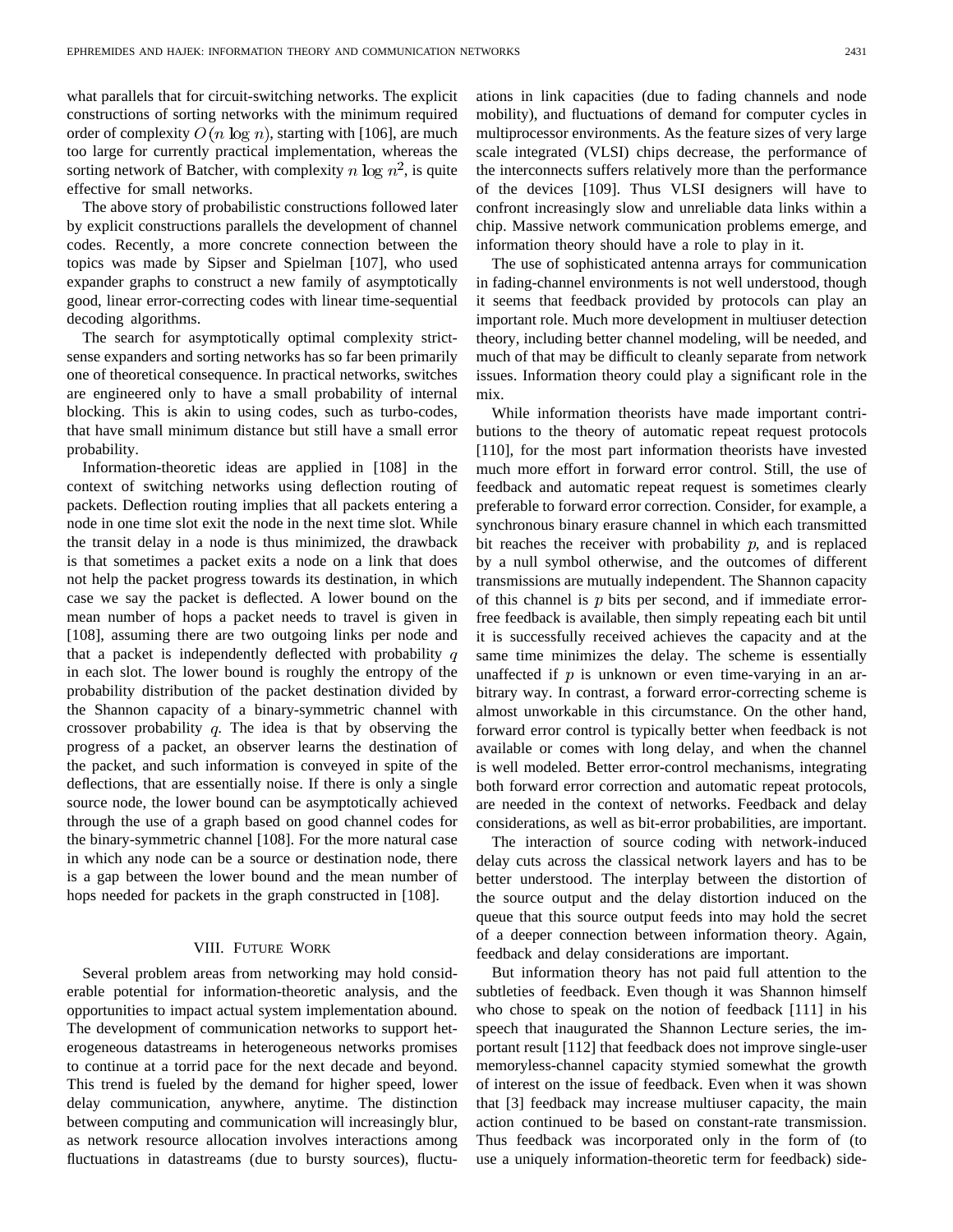information at the transmitter. It was not considered in the networking context of timing, delay, and sporadic transmission.

A recent trend to replace circuits on long-haul backbone networks with packet-switched data, and the evolution of the Internet, raises numerous challenges regarding fault-tolerance and security. We touched on the problem of covert channels, but many other security issues would seem amenable to information-theoretic style approaches.

Our review of the topics in which information theory and networking seem to make contact suggest that the union between the two fields remains unconsummated. Yet, information theorists have maintained active attention to several problems of communication networks and several of their contributions strongly suggest a deeper relationship. In addition, many of the theoretical techniques used in network modeling and analysis are similar to those used in information theory. Finally, there are several aspects of networking, some old (like error control), some new (like uses of antenna diversity), and some spawned by recent observations (like timing in channels and queues) that hold promise for the eventual establishment of a firm and clear relationship between the two fields.

#### ACKNOWLEDGMENT

The authors wish to acknowledge very helpful comments from an anonymous reviewer and from Dr. Richard Blahut.

#### **REFERENCES**

- [1] R. Ahlswede, "Multiway communication channels," in *Proc. 2nd Int. Symp. Information Theory* (Tsahkadsor, Armenia, 1971).
- [2] A. El Gamal and T. M. Cover, "Multiple user information theory," *Proc. IEEE*, vol. 68, pp. 1466–1483, 1980.
- [3] N. T. Gaarder and J. K. Wolf, "The capacity region of a multiple access discrete memory less channel can increase with feedback," *IEEE Trans. Inform. Theory*, vol. IT-21, pp. 100–102, 1975.
- [4] S. Verdú, "Fifty years of Shannon Theory," this issue, pp. 2057–2078. T. Cover, "Comments on broadcast channels," this issue, pp. 2524–2530.
- [5] T. Kailath and H. V. Poor, "Detection of stochastic processes," this issue, pp. 2230–2259.
- [6] S. Verdú, *Multiuser Detection*. New York: Cambridge Univ. Press, 1998.
- [7] L. Kleinrock, *Communication Nets.* New York: Dover, 1964.
- [8] , *Queuing Systems, Vols. 1 & 2.* New York: Wiley, 1975.
- [9] V. G. Cerf and R. E. Kahn, "A protocol for packet network communication," *IEEE Trans. Commun.*, vol. COM-22, pp. 637–648, 1974.
- [10] H. Frank and W. Chou, "Topological optimization of computer networks," *Proc. IEEE*, vol. 60, pp. 1385–1397, 1972.
- [11] I. Rubin, "Communication networks: Message path delays," *IEEE Trans. Inform. Theory*, vol. IT-20, pp. 738–745, 1974.
- [12] B. Meister, H. Muller, and H. Rudin, "New optimization criteria for message switching networks," *IEEE Trans. Commun.*, vol. COM-19, pp. 256–260, 1971.
- [13] F. W. Heart, R. E. Kahn, S. M. Ornstein, W. R. Crowther, and D. C. Walden, "The interface message processor for the ARPA computer network," in *AFIPS Conf. Proc.*, 1970, vol. 36, pp. 551–567.
- [14] H. Frank and I. T. Frisch, *Communication, Transmission, and Transportation Networks.* Reading, MA: Addison-Wesley, 1971.
- [15] S. D. Crocker, J. F. Heafner, R. M. Metcalfe, and J. R. Postel, "Functionoriented protocols for the ARPA computer network," in *AFIPS Conf. Proc.*, 1972, vol. 40, pp. 271–279.
- [16] R. G. Gallager, "Information theory—The first 25 years," in *IEEE Int. Symp. Information Theory* (Ashkelon, Israel, June 1973), Keynote Address.
- [17] C. E. Shannon, "Two-way communication channels," in *Proc. 4th Berkeley Symp. Probability and Statistics*, 1960. D. Slepian, Ed., *Key Papers in the Development of Information Theory.* New York: IEEE Press, 1974, pp. 611–644, reprint.

N. Sloane and A. Wyner, Eds., *Collected Papers of C. E. Shannon.* Piscataway, NJ: IEEE Press, 1993.

- [18] P. Elias, A. Feinstein, and C. E. Shannon, "A note on the maximal flow through a network," *IRE Trans. Inform. Theory*, vol. IT-2, Dec. 1956.
- [19] G. B. Dantzig and D. R. Fulkerson, "On the max-flow min-cut theorem of networks," in *Linear Inequalities.* (*Ann. Math. Studies*, vol. 38, 1956).
- [20] L. R. Ford and D. R. Fulkerson, "Maximal flow through a network," *Can. J. Math.*, vol. 8, pp. 399–404, 1956.
- [21] P. Elias, "Networks of Gaussian channels with applications to feedback systems," *IEEE Trans. Inform. Theory*, vol. IT-13, pp. 493–501, July 1967.
- [22] R. G. Gallager, "Basic limits on protocol information in data communication networks," *IEEE Trans. Inform. Theory*, vol. IT-22, pp. 385–399, 1976.
- [23] N. Abramson, "The ALOHA system—Another alternative for computer communications," in *AFIPS Conf. Proc.*, 1970, vol. 37, pp. 281–285.
- [24] R. G. Gallager, "A minimum delay routing algorithm using distributed computation," *IEEE Trans. Commun.*, vol. COM-23, pp. 73–85, 1977.
- [25] D. P. Bertsekas, "Dynamic models of shortest path routing algorithms for communication networks with multiple destinations," in *Proc. IEEE Conf. Decision and Control* (Ft. Lauderdale, FL, 1979), pp. 127–133.
- [26] D. Bertsekas and R. Gallager, *Data Networks.* Englewood Cliffs, NJ: Prentice-Hall, 1st ed., 1987; 2nd ed., 1992.
- [27] L. Ford, Jr., and D. Fulkerson, *Flows in Networks.* Princeton, NJ: Princeton Univ. Press, 1962.
- [28] A. Ephremides and S. Verdú, "Control and optimization methods in communication network problems," *IEEE Trans. Automat. Contr.*, vol. 34, pp. 930–942, 1989.
- [29] C. Cassandras, *Discrete-Event Systems: Modeling and Performance Analysis.* Homewood, IL: Irwin, 1993.
- [30] J. M. Spinelli and R. G. Gallager, "Event driven topology broadcast without sequence numbers," *IEEE Trans. Commun.*, vol. 37, pp. 468–474, 1989.
- [31] R. G. Gallager, P. A. Humblet, and P. M. Spira, "A distributed algorithm for minimum-weight spanning trees," *ACM Trans. Programming Language Syst.*, vol. 5, pp. 66–77, 1983.
- [32] S. Verdú, "The exponential distribution in information theory," Probl. *Pered. Inform.*, vol. 32, no. 1, pp. 100–111, Jan./Mar. 1996; English version in *Probl. Inform. Transm.*, vol. 32, no. 1, pp. 86–95, Jan./Mar. 1996.
- [33] V. Anantharam and S. Verdú, "Bits through queues," *IEEE Trans. Inform. Theory*, vol. 42, pp. 4–18, Jan. 1996.
- [34] A. S. Bedekar and M. Azizoglu, "The information-theoretic capacity of discrete-time queues," *IEEE Trans. Inform. Theory*, vol. 44, pp. 446–461, Mar. 1998.
- [35] J. A. Thomas, "On the Shannon capacity of discrete time queues," in *IEEE Int. Symp. Information Theory* (Ulm, Germany, June 1997).
- [36] S. B. Lipner "A comment on the confinement problem," in *Proc. 5th Symp. Operating System Principles* (Univ. Texas at Austin, Nov. 1975), pp. 192–196.
- [37] M. Schaefer, B. Gold, R. Linde, and J. Scheid, "Program confinement in KVM/370," in *Proc. Annu. Conf.* ACM (Seattle, WA, Oct. 1977), pp. 404–410.
- [38] I. S. Moskowitz, S. J. Greenwald, and M. H. Kang, "An analysis of the timed Z-channel," in *Proc. IEEE Symp. Security and Privacy* (Oakland, CA, May 6–8, 1996), pp. 2–11.
- [39] M. H. Kang, I. S. Moskowitz, and D. C. Lee, "A network pump," *IEEE Trans. Software Eng.*, vol. 22, pp. 329–337, May 1996.
- [40] W. Willinger, M. S. Taqqu, and A. Erramilli, "A bibliographical guide to self-similar traffic and performance modeling for modern high-speed networks," in *Stochastic Networks Theory and Applications*, F. P. Kelly, S. Zachary, and I. Ziedins, Eds. Oxford, U.K.: Science, 1996, pp. 339–366.
- [41] J. Y. Hui, "Resource allocation for broadband networks," *IEEE J. Select. Areas Commun.*, vol. 6, pp. 1598–1608, 1988.
- [42] \_\_\_\_\_, *Switching an Traffic Theory for Integrated Broadband Networks.* Boston, MA: Kluwer, 1990.
- [43] F. P. Kelly, "Notes on effective bandwidth," in *Stochastic Networks Theory and Applications*, F. P. Kelly, S. Zachary, and I. Ziedins, Eds. Oxford, U.K.: Science, 1996, pp. 141–168.
- [44] A. Shwartz and A. Weiss, *Large Deviations for Performance Analysis, Queues, Communication and Computing.* London, U.K.: Chapman & Hall, 1995.
- [45] D. D. Botvich and N. Duffield, "Large deviations, the shape of the loss curve, and economies of scale in large multiplexers," *Queuing Syst.*, vol. 20, pp. 293–320, 1995.
- [46] A. Simonian and J. Guibert, "Large deviations approximations for fluid queues fed by a large number of on/off sources," *IEEE J. Select. Areas Commun.*, vol. 13, pp. 1017–1027, Aug. 1995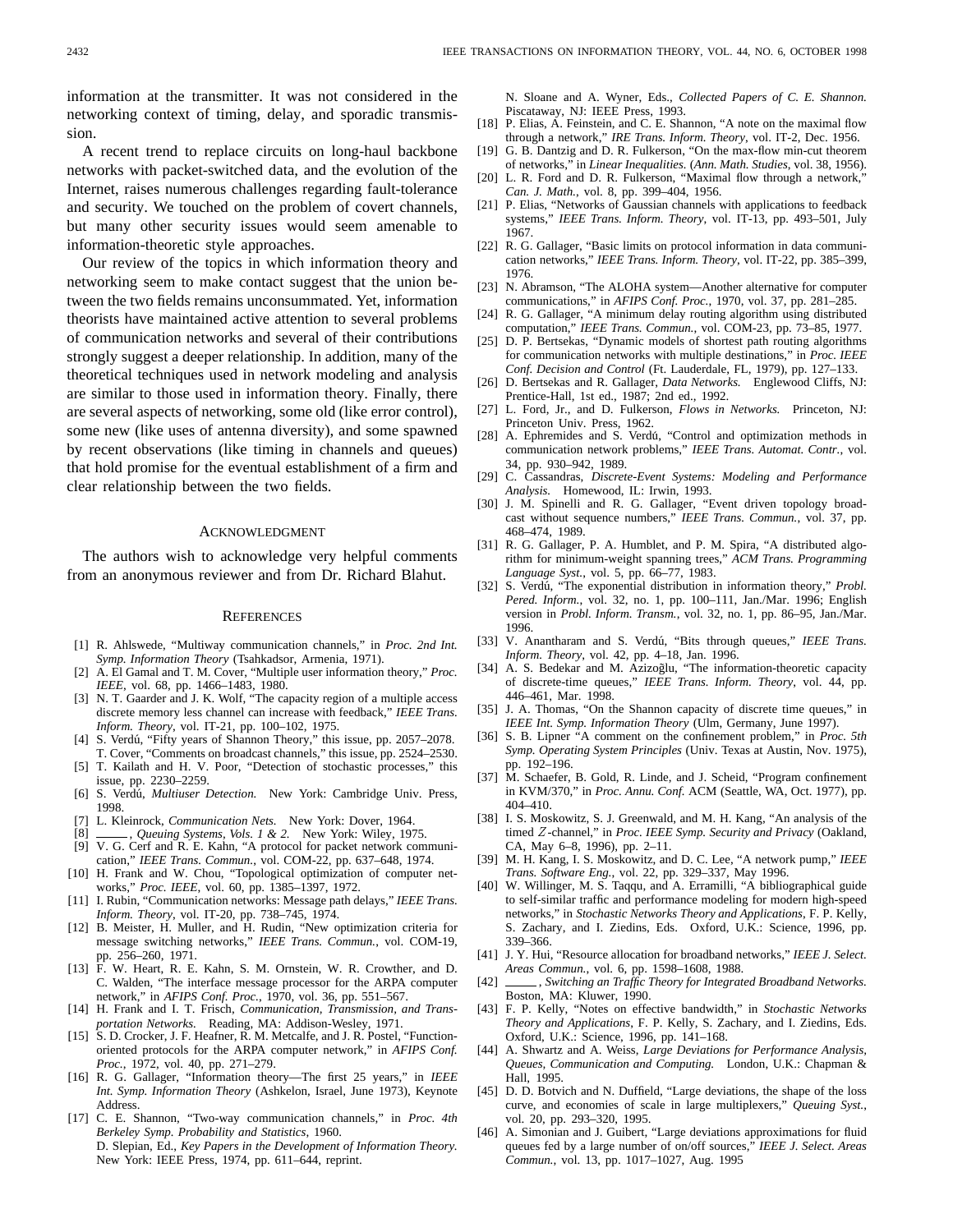- [47] C. Courcoubetis and R. Weber, "Buffer overflow asymptotics for a switch handling many traffic sources," *J. Appl. Prob.*, vol. 33, no. 3, pp. 886–903, 1996.
- [48] B. K. Ryu and A. Elwalid, "The importance of long-range dependence of VBR traffic engineering: Myths and realities," in *Proc. ACM SIGCOMM*, Aug. 1996, pp. 3–14.
- [49] G. de Veciana, G. Kesidis, and J. Walrand, "Resource management in wide-area ATM networks using effective bandwidths," *IEEE J. Select. Areas Commun.*, vol. 13, pp. 1081–1090, Aug. 1995.
- [50] C. S. Chang, "Stability, queue length, and delay of deterministic and stochastic queuing networks," *IEEE Trans. Automat. Contr.*, vol. 39, pp. 913–931, May 1994.
- [51] J. Y. Hui and E. Karasan, "A thermodynamic theory of broadband networks with application to dynamic routing," *IEEE J. Select. Areas Commun.*, vol. 13, pp. 991–1003, Aug. 1995.
- [52] R. L. Cruz, "A calculus for network delay, part I: Network elements in isolation," *IEEE Trans. Inform. Theory,* vol. 37, pp. 114–131, Jan. 1991.
- [53]  $\_\_\_\$ , "A calculus for network delay, part II: Network analysis," *IEEE Trans. Inform. Theory*, vol. 37, pp. 132–141, Jan. 1991.
- [54] A. K. Parekh and R. G. Gallager, "A generalized processor sharing approach to flow control in integrated services networks: The single node case," *IEEE/ACM Trans. Networking*, vol. 1, pp. 344–357, June 1993.
- [55]  $\_\_\_\$ , "A generalized processor sharing approach to flow control in integrated services networks: The multiple-node case," in *IEEE INFOCOM'93* (San Francisco, CA, Mar. 1993), pp. 521–530.
- [56] R. L. Cruz, "Service burstiness and dynamic burstiness measures: A framework," *J. High Speed Networks*, vol. 1, no. 2, pp. 105–127, 1992.
- [57] G. L. Georgiadis, R. Guérin, V. Peris, and K. N. Sivrajan, "Efficient network QOS provisioning based on per node traffic shaping," *IEEE/ACM Trans. Networking*, vol. 4, pp. 482–501, Aug. 1996.
- [58] T. Weller and B. Hajek, "Scheduling nonuniform traffic in a packet switching system with small propagation delay," *IEEE/ACM Trans. Networking*, vol. 5, pp. 813–823, Dec. 1997.
- [59] A. Elwalid, D. Mitra, and R. H. Wentworth, "A new approach for allocating buffers and bandwidth to heterogeneous, regulated traffic in an ATM node," *IEEE J. Select. Areas Commun.*, vol. 13, pp. 1115–1127, Aug. 1995.
- [60] *IEEE Trans. Information Theory* (Special Issue on Random-Access Communications), vol. IT-31, Mar. 1985.
- [61] R. Metcalfe, "Steady state analysis of a slotted and controlled Aloha system with blocking," in *Proc. 6th Hawaii Conf. System Science* (Honolulu, HI, 1973).
- [62] S. Lam and L. Kleinrock, "Packet switching in a multi access broadcast channel: Dynamic control procedures," *IEEE Trans. Commun.*, vol. COM-23, pp. 891–904, 1975.
- [63] B. Hajek and T. Van Loon, "Decentralized dynamic control of a multi access broadcast channel," *IEEE Trans. Automat. Contr.*, vol. AC-27, pp. 559–569, 1982.
- [64]  $\dot{V}$ . A. Mikhailov, "Geometrical analysis of the stability of Markov chains in  $R<sup>n</sup>$  and its application to throughput evaluation of the adaptive random multiple access algorithm," *Probl. Inform. Transm.*, vol. 24, pp. 47–56, Jan.–Mar. 1988.
- [65] R. Rivest, "Network control by Bayesian broadcast," *IEEE Trans. Inform. Theory*, vol. IT-33, pp. 323–328, May 1987.
- [66] L. Kleinrock and F. A. Tobagi, "Packet switching in radio channels: Part 1: CSMA mode and their throughput-delay characteristics," *IEEE Trans. Commun.*, vol. COM-23, pp. 1400–1416, 1975.
- [67] J. I. Capetanakis, "The multiple access broadcast channel: Protocol and capacity considerations," Ph.D. dissertation, Dept. Elec. Eng. Comp. Sci., MIT, Cambridge, MA, 1977; also *IEEE Trans. Inform. Theory*, vol. IT-25, pp. 505–515, Sept. 1979.
- [68] B. S. Tsybakov and V. A. Mikhailov, "Free synchronous packet access in a broadcast channel with feedback," *Probl. Pered. Inform.*, vol. 14, no. 4, pp. 32–59, 1978.
- [69] J. Hayes, "An adaptive technique for local distribution," *IEEE Trans. Commun.*, vol. COM-26, pp. 1178–1186, 1978; also Bell Telephone Lab. Memo TM-76-3116-1, 1976.
- [70] R. G. Gallager, "Conflict resolution in random access broadcast networks," in *Proc. AFOSR Workshop Communication Theory and Applications* (Provincetown, MA, 1978), pp. 74–76.
- [71] B. S. Tsybakov and V. A. Mikhailov, "Random multiple access of packets: Part and try algorithms," *Probl. Pered. Inform.*, vol. 16, pp. 65–79, 1980.
- [72] J. Moseley and P. Humblet, "A class of efficient contention resolution algorithms for multiple access channels," *IEEE Trans. Commun.*, vol. COM-33, pp. 145–151, 1985.
- [73] N. Vvedenskaya and M. S. Pinsker, "Non-optimality of the part-and-try

algorithm," in *Abstracts Int. Workshop Convolutional Codes & Multiuser Communication* (Sochi, USSR, 1983), pp. 141–148.

- [74] S. Verdú, "Computation of the efficiency of the Moseley Humblet contention resolution algorithm: A simple method," *Proc. IEEE*, vol. 74, pp. 613–614, 1986.
- [75] N. Pippenger, "Bounds on the performance of protocols for a multiple access broadcast channel," *IEEE Trans. Inform. Theory*, vol. IT-27, pp. 145–151, Jan. 1981.
- [76] V. A. Mikhailov and B. S. Tsybakov, "Upper bound for the capacity of a random multiple access system," *Probl. Pered. Inform.*, vol. 17, pp. 90–95, 1981.
- [77] G. Fayolle and R. Iasnogorodski, "Two coupled processors: The reduction to a Riemann–Hilbert problem," *Wahrscheinlichkeitstheorie*, pp. 1–27, 1979.
- [78] W. Szpankowski, "Stability conditions for some multiqueue distributed systems: Buffered random access systems," *Adv. Appl. Prob.*, vol. 26, pp. 498–515, 1994.
- [79] M. Sidi and A. Segall, "Two interacting queues in packet-radio networks," *IEEE Trans. Commun.*, vol. COM-31, pp. 123–129, 1983.
- [80] R. Rao and A. Ephremides, "On the stability of interacting queues in a multiple-access system," *IEEE Trans. Inform. Theory*, vol. 34, pp. 918–930, 1988.
- [81] V. Anantharam, "The stability region of the finite-user slotted ALOHA protocol," *IEEE Trans. Inform. Theory*, vol. 37, pp. 535–540, 1991.
- [82] W. Luo and A. Ephremides, "Effect of packet lengths and power levels on random access systems," in *Proc. 35th Allerton Conf. Communication, Control, and Computation* (Allerton, IL, 1997).
- [83] N. Abramson, "Packet switching with satellites," in *AFIPS Conf. Proc.*, 1973, vol. 42, pp. 695–702.
- [84] B. S. Tsybakov and V. A. Mikhailov, "Ergodicity of a slotted ALOHA system," *Probl. Pered. Inform.*, vol. 15, no. 4, pp. 73–87, Oct./Dec. 1979; English translation, *Probl. Inform. Transm.*, vol. 15, no. 4, pp. 301–312, Oct./Dec. 1979.
- [85] J. L. Massey and P. Mathys, "The collision channel without feedback," *IEEE Trans. Inform. Theory*, vol. IT-31, pp. 192–204, 1985.
- [86] I. E. Teletar and R. G. Gallager, "Combining queuing theory and information theory for multiaccess," *IEEE J. Select. Areas Commun.*, vol. 13, pp. 963–969, Aug. 1995.
- [87] Electronic Industries Alliance Std. TIA/EIA/IS-99, "Data service option standard for wideband spread spectrum digital cellular system," July 1995.
- [88] L. Roberts, "Aloha packet system with and without slots and capture," ASS Note 8, ARPA, Stanford Res. Inst., June 1972.
- [89] R. O. LaMaire, A. Krishna, and M. Zorzi, "Optimization of capture in multiple access radio systems with Rayleigh fading and random power levels," in *Multiaccess, Mobility, and Teletraffic for Personal Communications*, B. Jabbari, P. Godlewski, and X. Lagrange, Eds. Boston, MA: Kluwer, 1996, pp. 321–336.
- [90] K. Sayrafianpour and A. Ephremides, "Can spatial separation increase throughput of conflict resolution algorithms?" in *IEEE Int. Symp. Information Theory* (Ulm, Germany, June 1997).
- [91] D. N. Tse and S. V. Hanly, "Multiuser demodulation: Effective interference, effective bandwidth, and capacity," in *Proc. 35th Allerton Conf. Communication, Control, and Computing* (Allerton, IL, 1997).
- [92] S. V. Hanly, "Congestion measures and capacity constraints in spread spectrum networks," in *Multiaccess, Mobility and Teletraffic for Personal Communications*, B. Jabbari, P. Godlewski, and X. Lagrange, Eds. Boston, MA: Kluwer, 1996, pp. 15–28.
- [93] R. Knopp and P. Humblet, "Channel control and multiple access," in *Multiaccess, Mobility, and Teletraffic for Personal Communications*, B. Jabbbari, P. Godlewski, and X. Lagrange, Eds. Boston, MA: Kluwer, 1996, pp. 29–42.
- [94] R. G. Gallager and M. Medard, "Bandwidth scaling for fading channels," in *IEEE Int. Symp. Inform. Theory* (Ulm, Germany, June 1997).
- [95] A. Ephremides, J. Wieselthier, and D. Baker, "A design concept for reliable mobile radio networks with frequency hopping signaling," *Proc. IEEE*, vol. 75, pp. 56–73, 1987.
- [96] A. Ephremides, P. Varaiya, and J. Walrand, "A simple dynamic routing problem," *IEEE Trans. Automat. Contr.*, vol. AC-25, pp. 690–693, 1980.
- [97] J. Wieselthier, C. Barnhart, and A. Ephremides, "Ordinal optimization of admission control in wireless multihop integrated networks via standard clock simulation," NRL Tech. Rep. 5521-95-9781, Aug. 1995.
- [98] D. N. Tse, "Variable-rate lossy compression and its effects on communication networks," Ph.D. dissertation, LIDS-TH: 2269, MIT, Cambridge, MA, Sept. 1994.
- [99] C. E. Shannon, "Memory requirements in a telephone exchange," *Bell Syst. Tech. J.*, vol. 29, pp. 343–349, 1950.
- [100] V. E. Beněs, "On rearrangeable three-stage connecting networks," Bell *Syst. Tech. J.*, vol. 41, pp. 1481–1492, 1962.